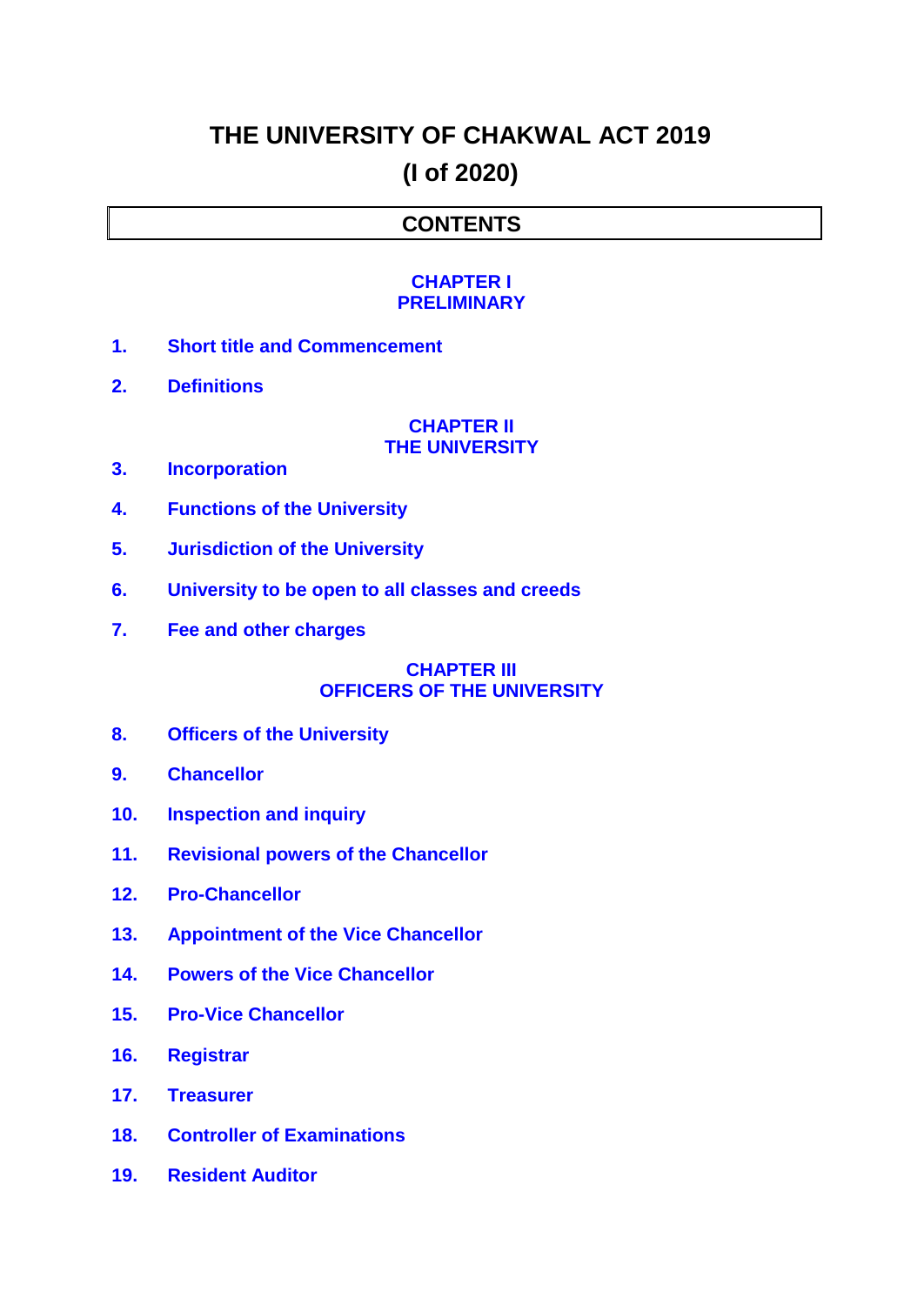#### **20. [Other appointments](#page-12-2)**

### **[CHAPTER IV](#page-12-3) [AUTHORITIES OF THE UNIVERSITY](#page-12-3)**

- **21. [Authorities of the University](#page-12-4)**
- **22. [Syndicate](#page-13-0)**
- **23. [Powers and duties of the Syndicate](#page-14-0)**
- **24. [Academic Council](#page-16-0)**
- **25. [Powers and duties of the Academic Council](#page-17-0)**
- **26. [Board of Faculty](#page-17-1)**
- **27. [Board of Advanced Studies and Research](#page-18-0)**
- **28. [Functions of the Board of Advanced Studies and Research](#page-19-0)**
- **29. [Boards of Studies](#page-19-1)**
- **30. [Functions of Boards of Studies](#page-20-0)**
- **31. [Selection Board](#page-20-1)**
- **32. [Functions of the Selection Board](#page-21-0)**
- **33. [Finance and Planning Committee](#page-21-1)**
- **34. [Functions of the Finance and Planning Committee](#page-21-2)**
- **35. [Appointment of Committees by Authorities](#page-22-0)**

# **[CHAPTER V](#page-22-1) [STATUTES, REGULATIONS AND RULES](#page-22-1)**

- **36. [Statutes](#page-22-2)**
- **37. [Regulations](#page-23-0)**
- **38. [Rules](#page-23-1)**

### **[CHAPTER VI](#page-23-2) [FINANCES](#page-23-2)**

- **39. [University Fund](#page-24-0)**
- **40. [Budget, audit and accounts](#page-24-1)**

**[CHAPTER VII](#page-24-2) [MISCELLANEOUS](#page-24-2)**

**41. [Appeal to Syndicate](#page-24-3)**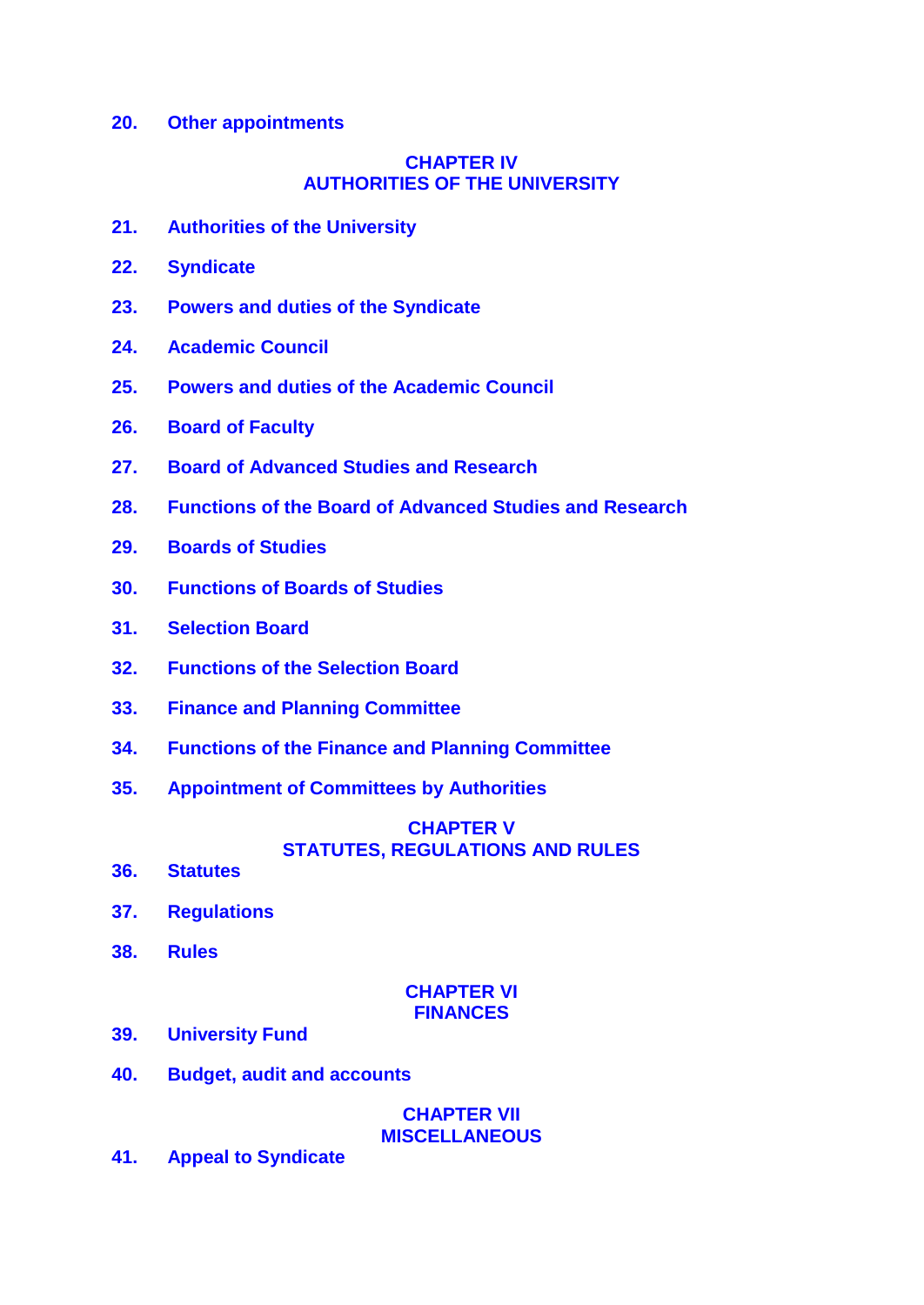- **42 [Tripartite mobility](#page-24-4)**
- **43. [Transition](#page-25-0)**
- **44. [Removal of difficulties](#page-25-1)**
- **45. [Indemnity](#page-25-2)**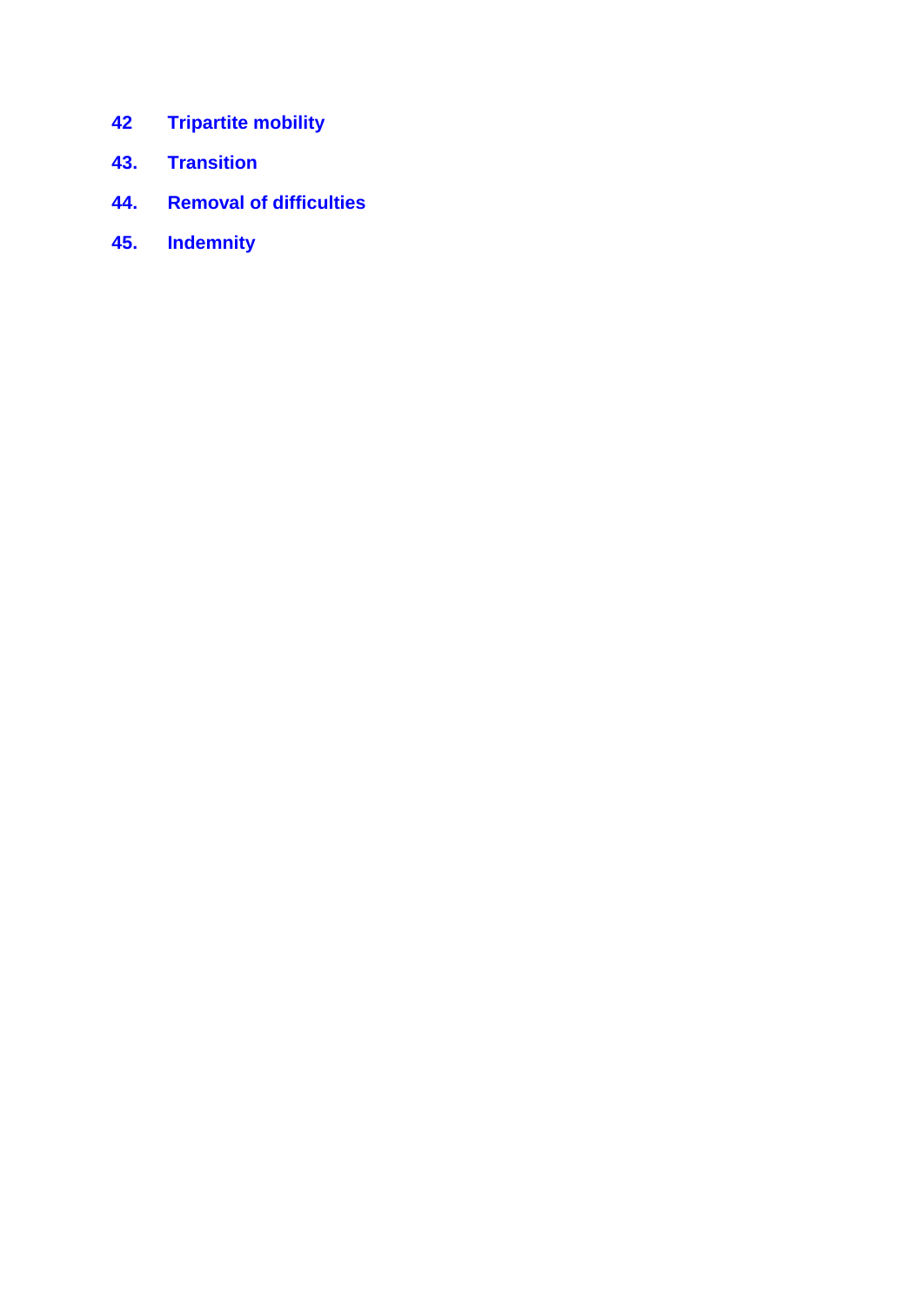## **TEXT**

# 1 **THE UNIVERSITY OF CHAKWAL ACT 2019 (I of 2020)**

*[9 th January, 2020]*

An Act

### *to provide for the establishment of University of Chakwal.*

It is necessary to provide for the establishment of University of Chakwal and to deal with ancillary matters.

<span id="page-3-0"></span>Be it enacted by Provincial Assembly of the Punjab as follows:

### **CHAPTER I PRELIMINARY**

<span id="page-3-1"></span>**1. Short title and Commencement**.– (1) This Act may be cited as the University of Chakwal Act 2019.

- (2) It shall come into force at once.
- <span id="page-3-2"></span>**2. Definitions**.– In this Act:
	- (a) "Academic Council" means the Academic Council of the University;
	- (b) "Act" means the University of Chakwal Act 2019;
	- (c) "affiliated college" means a college or institute affiliated with the University;
	- (d) "Authority" means an Authority of the University;
	- (e) "Chairperson" means the head of an academic department;
	- (f) "Chancellor" means Chancellor of the University;
	- (g) "Commission" means the Higher Education Commission established under the Higher Education Commission Ordinance, 2002 (LIII of2002);
	- (h) "constituent college" means a college maintained and administered by the University;
	- (i) "Controller of Examinations" means Controller of Examinations of the University;
	- (j) "Dean" means the head of a Faculty of the University;
	- (k) "department" means a teaching or research department maintained and administered by the University in the prescribed manner;

 1 This Act was passed by the Provincial Assembly of the Punjab on 30 December 2019; assented to by the Governor of the Punjab on 08 January 2020; and, was published in the Punjab Gazette (Extraordinary), dated: 09 January 2020, pp.2787-2802.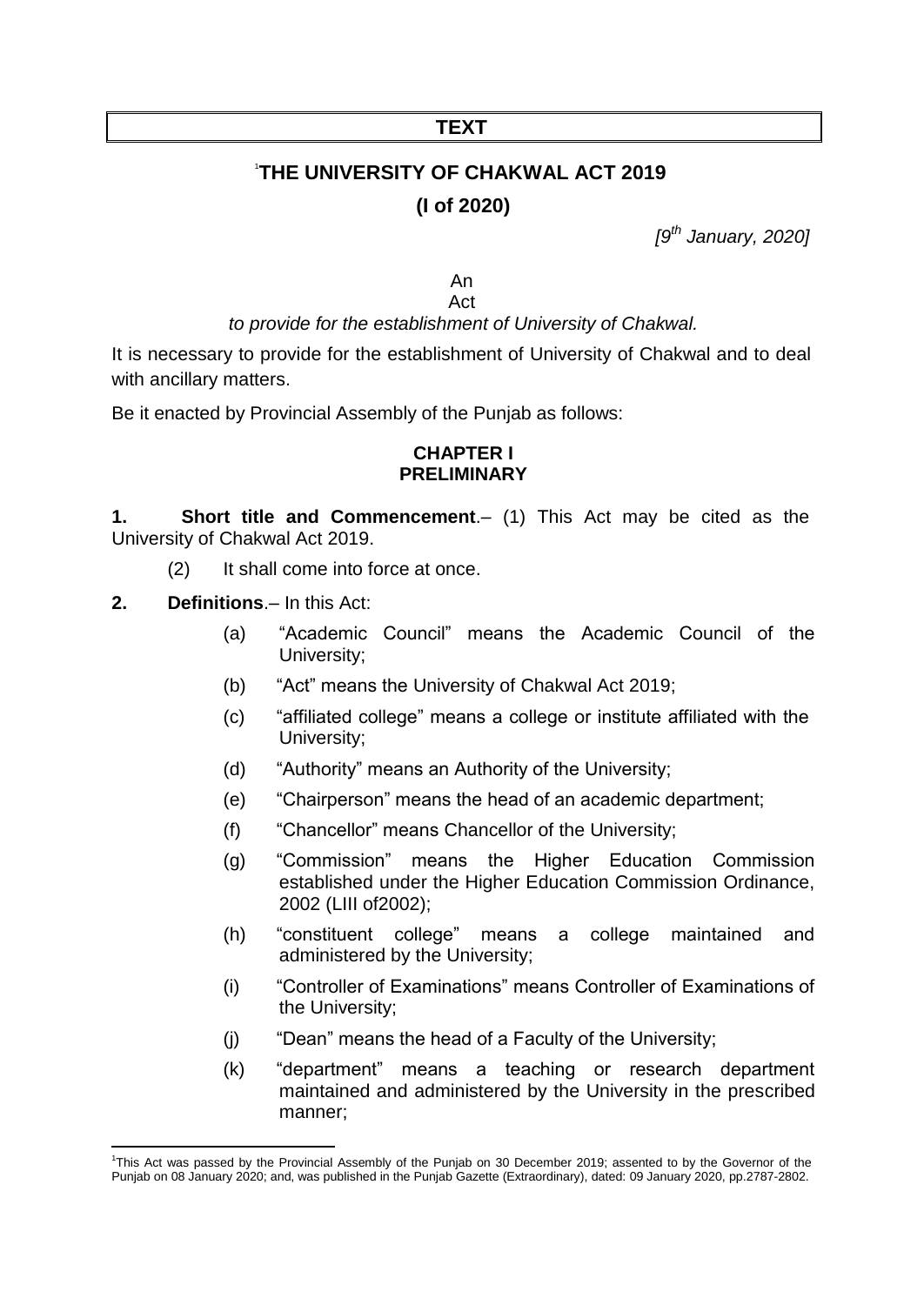- (l) "Faculty" means an administrative and academic unit of the University consisting of one or more departments or a constituent institute or a constituent college;
- (m) "Government" means Government of the Punjab;
- (n) "institute" means an institute established, maintained and administered by the University;
- (o) "prescribed" means prescribed by the statutes, regulations or rules;
- (p) "Principal" means the head of a constituent college and includes Director of a constituent institute;
- (q) "Pro-Chancellor" means Pro-Chancellor of the University;
- (r) "Pro-Vice Chancellor" means Pro-Vice Chancellor of the University;
- (s) "Punjab Higher Education Commission" means the Punjab Higher Education Commission set up under the Punjab Higher Education Commission Act 2014 (I of2015);
- (t) "Registrar" means Registrar of the University;
- (u) "statutes", "regulations" and "rules" respectively mean the statutes, regulations and rules made or deemed to have been made under the Act;
- (v) "student" means a student of the University;
- (w) "Syndicate" means Syndicate of the University;
- (x) "teacher" includes a Professor, Associate Professor, Assistant Professor or Lecturer, Teaching Assistant, Demonstrator and Instructor engaged whole time by the University and such other person as may be prescribed;
	- (y) "Treasurer" means Treasurer of the University;
- (z) "University" means the University of Chakwal; and
	- (aa) "Vice Chancellor" means Vice Chancellor of the University.

### **CHAPTER II THE UNIVERSITY**

<span id="page-4-1"></span><span id="page-4-0"></span>**3. Incorporation**.– (1) As soon as may be after the commencement of the Act, the Government Postgraduate College for Boys, Chakwal and Old Kachehri and Balkasar Sub-campuses of University of Engineering and Technology, Taxila shall, by notification in the official Gazette, be reconstituted as the University of Chakwal in accordance with the provisions of the Act.

The University shall be a body corporate by the name of University of Chakwal and shall have a perpetual succession and a common seal and may, by the said name, sue and be sued.

(3) The University shall be competent to acquire and hold property both movable and immoveable and lease, sell or otherwise transfer any movable or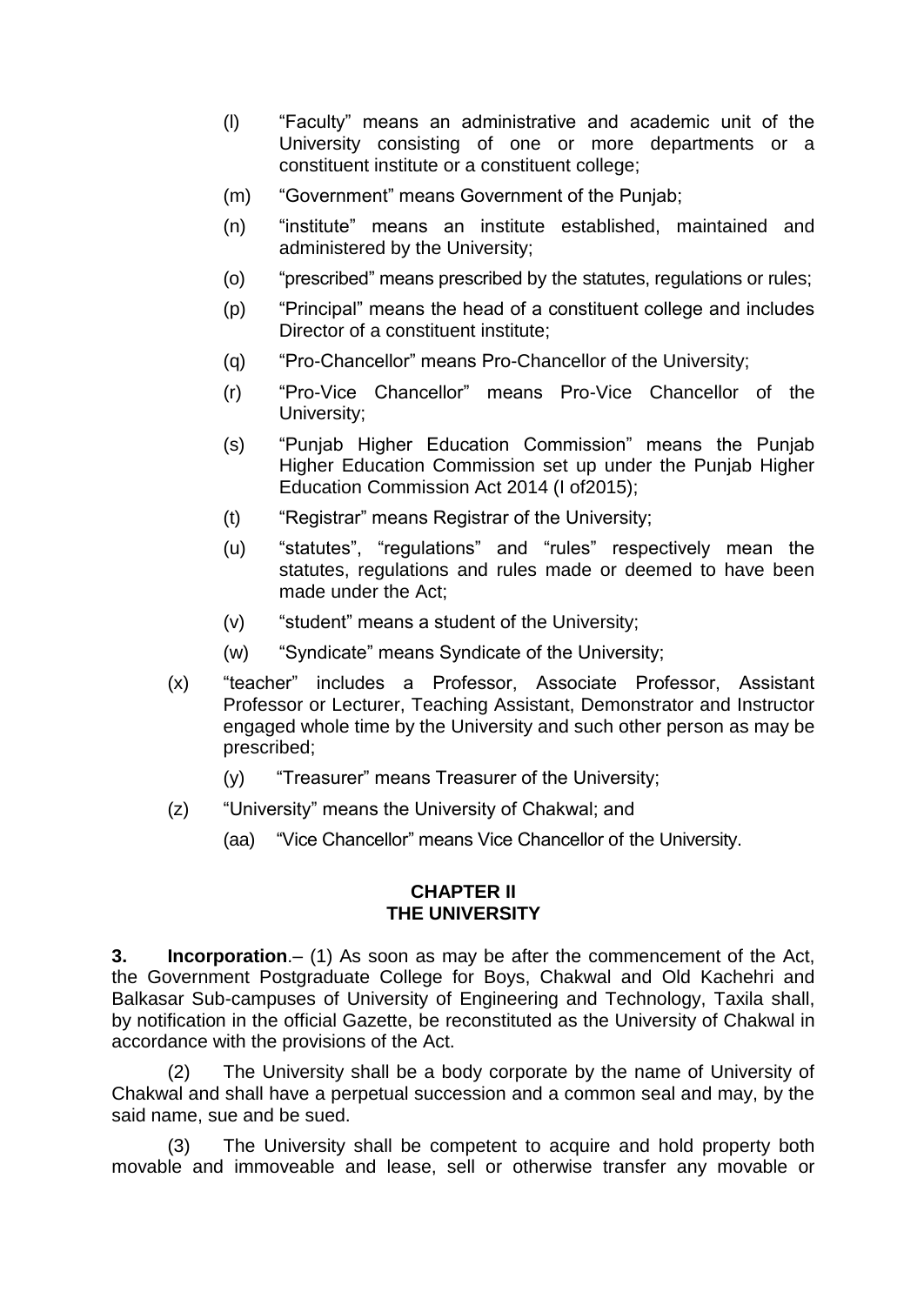immoveable property which vests in or has been acquired by it subject to approval of the Government.

(4) The University may, with the approval of the Government, open or administer a sub-campus of the University after the expiry of ten years from the establishment of the University.

(5) Any property owned or possessed, and all rights and all interests held or enjoyed by, and all liabilities subsisting against Government Postgraduate College for Boys, Chakwal and Old Kachehri and Balkasar Sub-campuses of University of Engineering and Technology, Taxila, shall stand transferred to the University.

(6) All employees of the Government, regular or on contract, serving the Government Postgraduate College for Boys, Chakwal and Old Kachehri and Balkasar Sub-campuses of University of Engineering and Technology, Taxila, immediately before coming into force of the Act, shall be considered on deputation with the University but they shall not be entitled to any deputation allowance and shall be liable to be transferred to the University.

Subject to the procedure notified by the University, an employee serving the Government Postgraduate College for Boys, Chakwal and Old Kachehri and Balkasar Sub-campuses of University of Engineering and Technology, Taxila, on deputation with the University under subsection (6), may, within three hundred and sixty five days from the date of coming into force of the Act, opt for absorption in the service of the University on such terms and conditions and in such manner as may be prescribed but such terms and conditions shall not be less favourable than those admissible to such an employee while in service of the Postgraduate College for Boys, Chakwal and Old Kachehri and Balkasar Sub-campuses of University of Engineering and Technology, Taxila, immediately before his deputation under subsection (6).

### <span id="page-5-0"></span>**4. Functions of the University**.– (1) The University shall:

- (a) provide for instructions in such branches of learning as it may deem fit, and make provisions for teaching, training, research and for the application, advancement and dissemination of knowledge in such manner as it may determine;
- (b) prescribe courses of studies;
- (c) hold examinations in the prescribed manner and, if a person qualifies the examination, award degree, diploma, certificate and other academic distinction to the person;
- (d) confer degree on a person who has successfully conducted research in the prescribed manner;
- (e) create posts in connection with teaching, research, administration, and for any other purpose related thereto and appoint persons against those posts;
- (f) establish and support other facilities for education, training and research;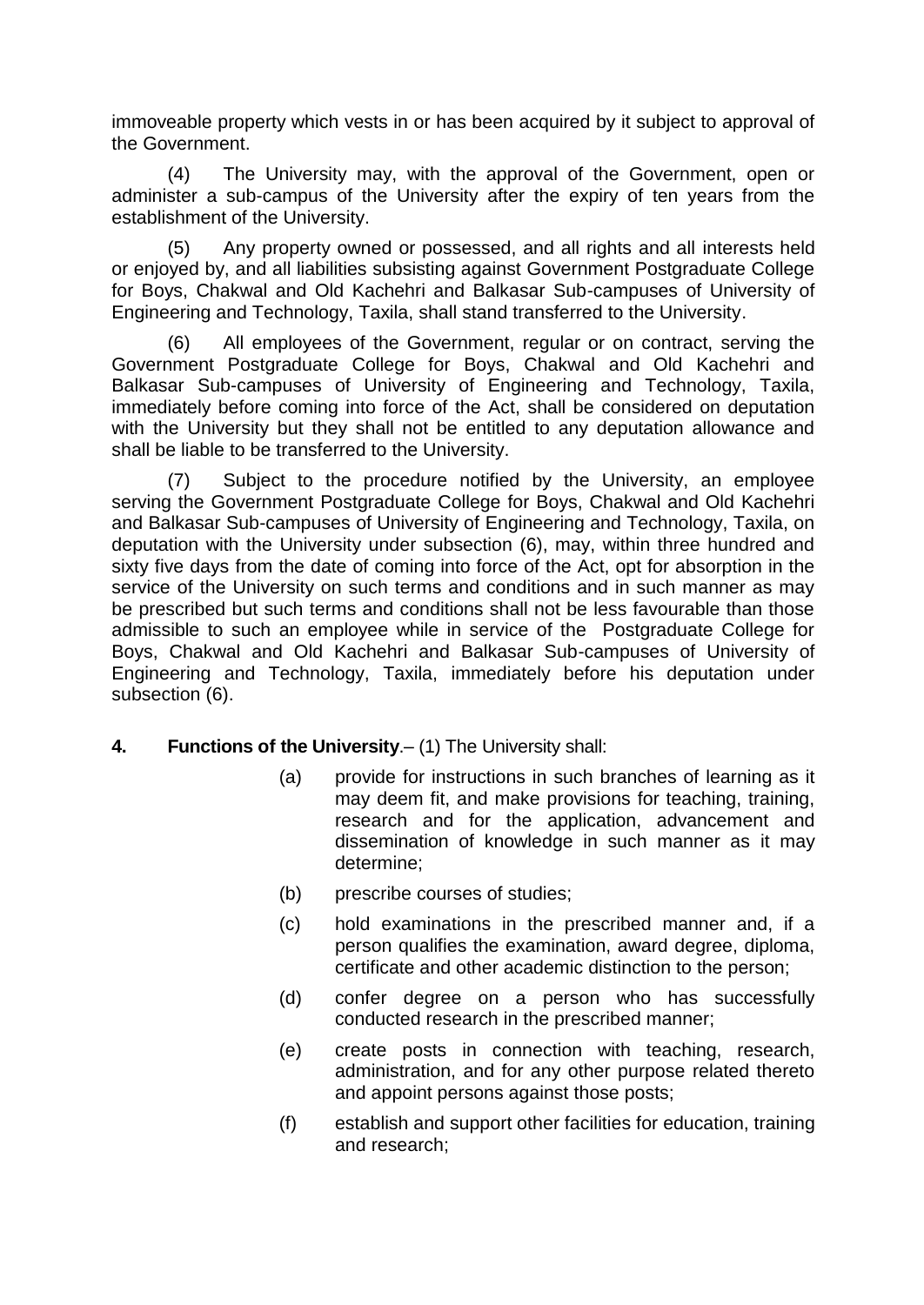- (g) institute and award financial assistance to students in need, fellowships, scholarships, bursaries, medals and prizes in the prescribed manner;
- (h) establish academic departments, Faculties, constituent colleges and institutes for the development of teaching and research and make such arrangements for their maintenance, management and administration, as it may determine;
- (i) establish either through its own sources or public-private partnership and maintain University halls of residence for its students and staff and approve any place as hostel or lodging for students and staff;
- (j) supervise and control the discipline of students of the University;
- (k) maintain order, discipline and security in a campus of the University;
- (l) take disciplinary action against and impose penalty on students in the prescribed manner;
- (m) charge and receive such fees and other payments as it may determine;
- (n) receive and manage property (acquired or transferred), grants, bequests, trusts, gifts, donations, endowments and other contributions, made to the University, and invest any fund representing such property, grants, bequests, trusts, gifts, donations, endowments or contributions in such manner as it may deem fit;
- (o) provide for the printing and publication of research and other work in the prescribed manner;
- (p) provide career counselling and job search services to the students and alumni;
- (q) promote co-curricular and recreational activities of the students and make arrangements for promoting health and general welfare of the students; and
- (r) perform any other prescribed or ancillary function.
- (2) The University may:
	- (a) institute programmes for the exchange of students and teachers between the University and any other university, educational institution or research organization;
	- (b) develop and implement fund-raising plans;
	- (c) accept an examination and the period of study spent by a student at any other university or place of learning equivalent to an examination or period of study of the University and may withdraw such acceptance;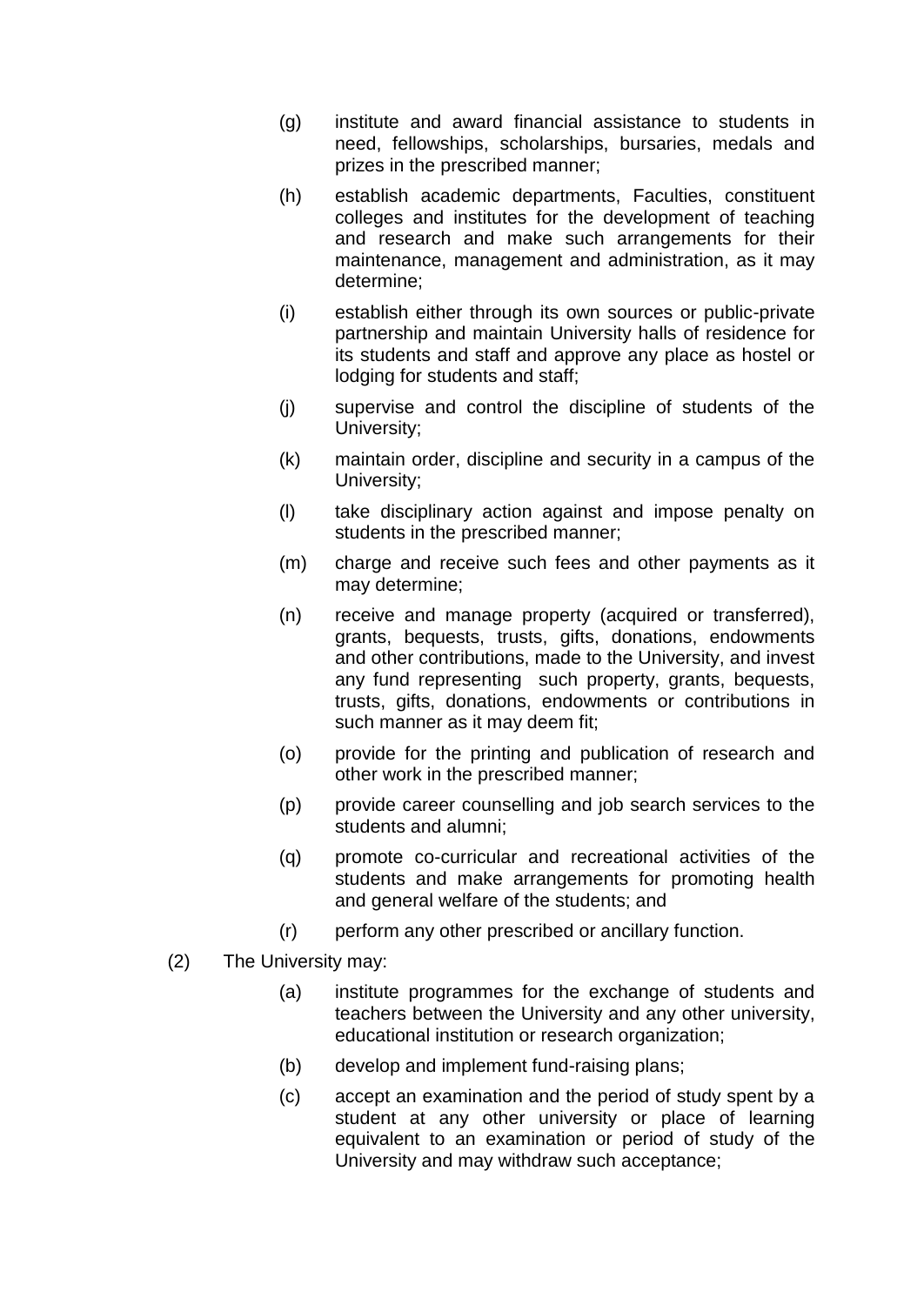- (d) cooperate with a public authority, university or private organization in the prescribed manner;
- (e) make provisions for research, advisory or consultancy services and enter into arrangements with any other institution, public or private body, commercial or industrial enterprise in the prescribed manner;
- (f) print and publish research or work;
- (g) exercise any power ancillary to the above powers or as may be prescribed;
- (h) admit any college or other educational institution to its privileges or without such privileges in the prescribed manner;
- (i) affiliate or de-affiliate a college or any other educational institution in the prescribed manner; and
- (j) carry out any development projects of university through public-private partnerships subject to approval by the Government.

<span id="page-7-0"></span>**5. Jurisdiction of the University**.– The jurisdiction of the University shall extend to Province of the Punjab.

<span id="page-7-1"></span>**6. University to be open to all classes and creeds**.– The University shall be open to all persons irrespective of gender, religion, race, creed, class or colour and no person shall be denied the privileges of the University on any such ground.

<span id="page-7-2"></span>**7. Fee and other charges**.–(1) The University may prescribe and, from time to time, increase fee and other charges with the approval of the Syndicate. (2) The Government may direct the University to maintain a specific fee structure for any of its constituent colleges or any programs being offered by the University, if warranted, under any special circumstances, in the public interest.

# **CHAPTER III OFFICERS OF THE UNIVERSITY**

<span id="page-7-4"></span><span id="page-7-3"></span>**8. Officers of the University**.– The following shall be the officers of the University:

- (a) Chancellor;
- (b) Pro-Chancellor;
- (c) Vice Chancellor;
- (d) Pro-Vice Chancellor;
- (e) Principals;
- (f) Directors;
- (g) Deans;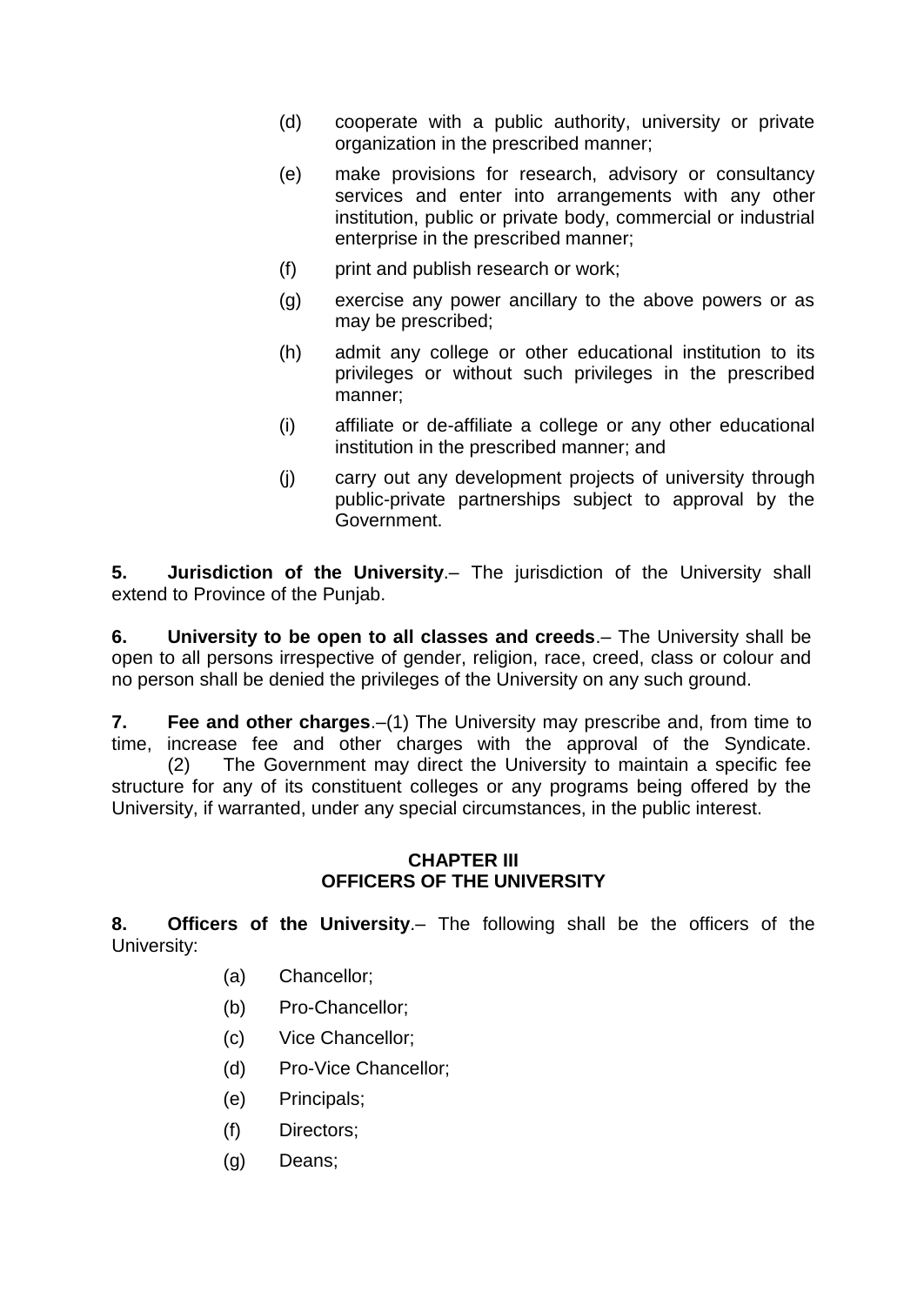- (h) Chairpersons;
- (i) Teachers;
- (j) Registrar;
- (k) Treasurer;
- (l) Controller of Examinations;
- (m) Resident Auditor; and
- (n) such other persons as may be prescribed.

<span id="page-8-0"></span>**9. Chancellor**.– (1) Governor of the Punjab shall be the Chancellor of the University.

(2) The University may, subject to prior approval of the Chancellor, confer an honorary degree on a person of eminence.

(3) The Chancellor or a nominee of the Chancellor shall preside at convocation of the University.

(4) In the performance of his functions under the Act, the Chancellor shall act and shall be bound in the same manner as the Governor of a Province acts and is bound under Article 105 of the Constitution of the Islamic Republic of Pakistan.

<span id="page-8-1"></span>**10. Inspection and inquiry**.– (1) The Chancellor may direct inspection or inquiry into the affairs of the University.

(2) The Chancellor shall convey the views with regard to the result of the inspection or inquiry to the Syndicate and may, after ascertaining the views of the Syndicate, direct any remedial action to the Syndicate.

(3) The Syndicate shall, within the time specified by the Chancellor, submit report to the Chancellor about the action taken on the direction of the Chancellor.

If the Syndicate fails to take action to the satisfaction of the Chancellor within the specified time, the Chancellor may issue such direction as the Chancellor deems appropriate, and the Syndicate shall comply with the direction.

(5) The Chancellor may set aside a decision or action of the Syndicate, which, in the opinion of the Chancellor, is against the law, interest of academic excellence of the University, religious or cultural ideology, or national integrity.

<span id="page-8-2"></span>**11. Revisional powers of the Chancellor**.– The Chancellor may, on his own motion or otherwise, call for and examine the record of any proceedings in which an order has been passed by any Authority for purposes of satisfying himself as to the correctness, legality or propriety of any finding or order and may pass such orders as he may deem fit but no order shall be so passed unless the person likely to be affected thereby is afforded an opportunity of being heard.

<span id="page-8-3"></span>**12. Pro-Chancellor**.– (1) Minister for Higher Education of the Government shall be the Pro-Chancellor of the University.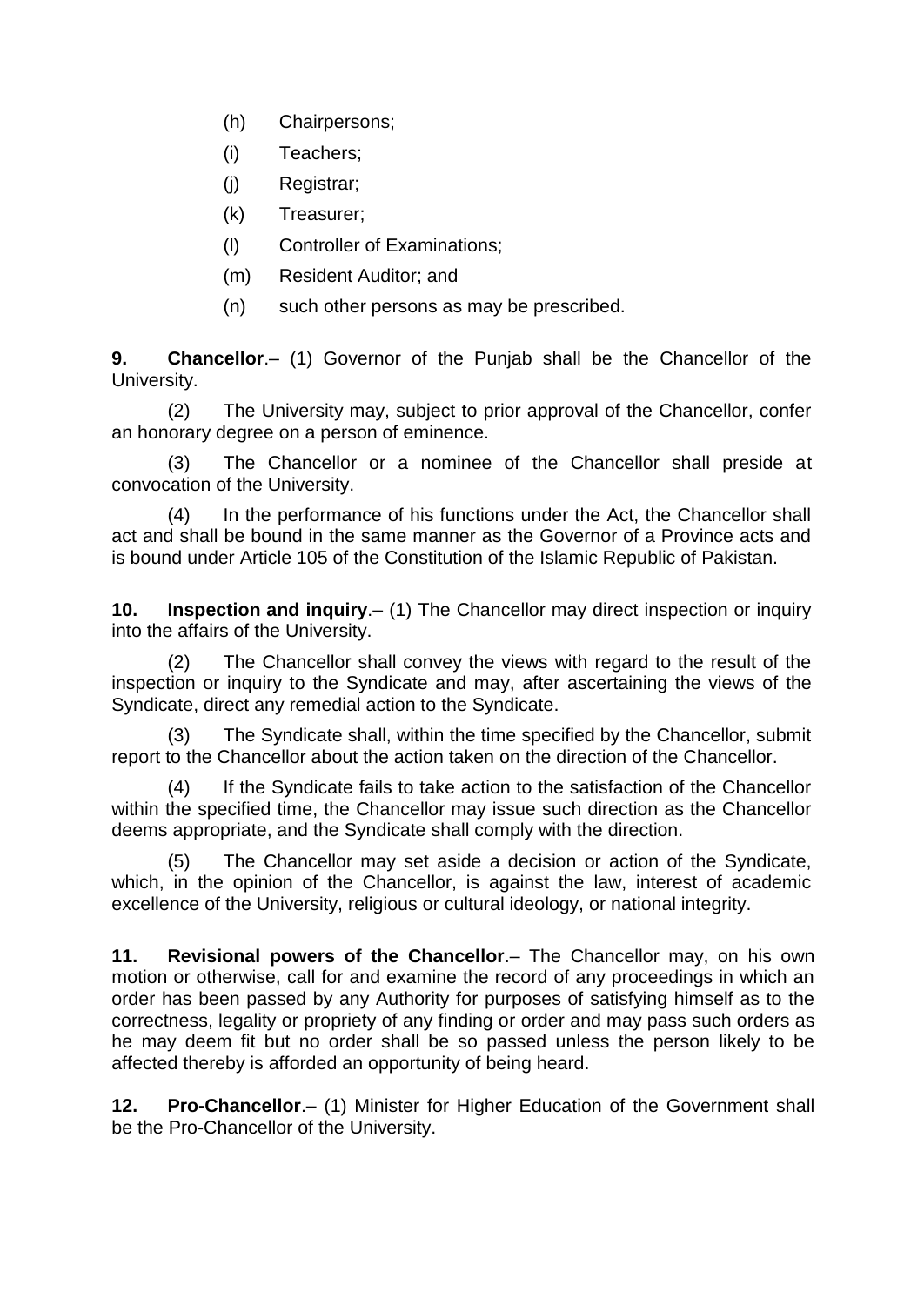(2) The Pro-Chancellor shall perform functions under the Act and exercise such powers of the Chancellor, except the powers under section 10, as may be prescribed or assigned to him by the Chancellor.

<span id="page-9-0"></span>**13. Appointment of the Vice Chancellor**.– (1) A person who is eligible and who is not more than sixty five years of age on the last date fixed for submission of applications for the post of the Vice Chancellor may apply for the post.

(2) The Chancellor shall determine, by notification in the official Gazette, the qualifications, experience and other relevant requirements for the post of the Vice **Chancellor** 

(3) The Chancellor shall constitute, for a term of two years, a Search Committee consisting of not less than three and not more than five members for making recommendations for appointment of the Vice Chancellor.

(4) The Search Committee shall follow such procedure and criteria, for selection of the panel for the post of the Vice Chancellor, as the Chancellor may, by notification, determine.

(5) The Search Committee shall recommend to the Chancellor, in order of merit, a panel of three persons, who, in its opinion, are suitable for appointment as the Vice Chancellor.

(6) The Chancellor shall appoint the Vice Chancellor for each term of four years but he shall serve during the pleasure of the Chancellor.

(7) The Chancellor shall determine the terms and conditions of service of the Vice Chancellor.

(8) The incumbent Vice Chancellor shall not be allowed any extension in his tenure but subject to eligibility he may again compete for the post of the Vice Chancellor in accordance with the procedure prescribed by or under this section.

(9) If the office of the Vice Chancellor is vacant or the Vice Chancellor is absent or is unable to perform the functions of the Vice Chancellor owing to any cause, the Pro-Vice Chancellor shall perform the functions of the Vice Chancellor but, if at any time, the office of Pro-Vice Chancellor is also vacant or the Pro-Vice Chancellor is absent or is unable to perform the functions of the Vice Chancellor owing to any cause, the Chancellor shall make temporary arrangements for the performance of the duties of the Vice Chancellor but the period of such temporary arrangements shall not exceed six months.

(10) The Pro-Vice Chancellor or any other person acting as Vice Chancellor under subsection (9) shall not, in any case, perform the functions of the Vice Chancellor for the period of more than six months and the Chancellor shall, within this period, ensure appointment of the Vice Chancellor under this section.

<span id="page-9-1"></span>**14. Powers of the Vice Chancellor**.– (1) The Vice Chancellor shall be the chief executive and academic officer of the University and shall ensure that the provisions of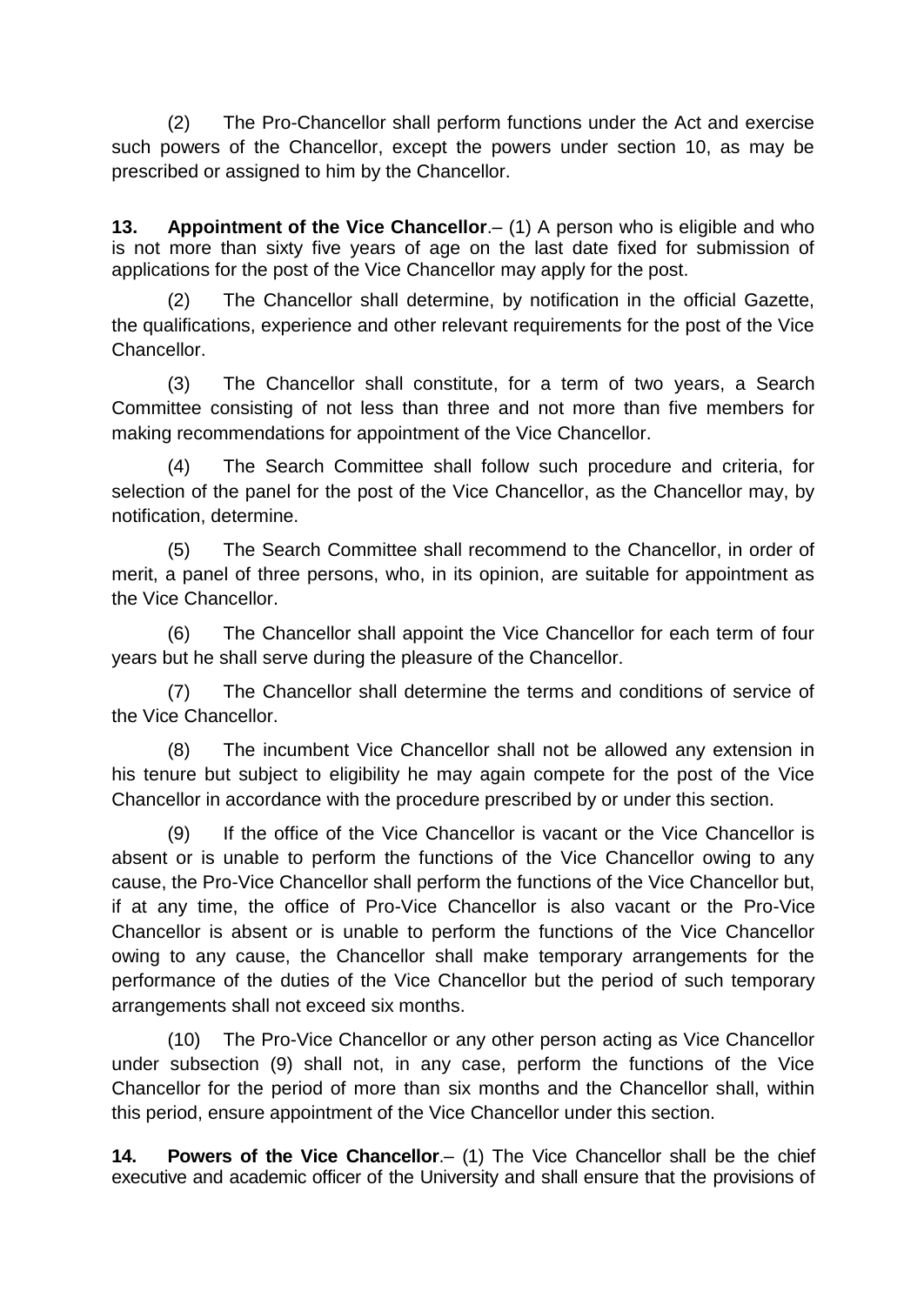the Act, statutes, regulations and rules are faithfully observed in order to promote teaching, research, technological development, publications, administration and the general efficiency and good order of the University.

(2) The Vice Chancellor shall preside over the meetings of the Authorities of which he is the Chairperson and be entitled to attend and preside over any meeting of any other Authority or body of the University.

(3) Subject to such conditions as may be prescribed, the Vice Chancellor may, only in a financial matter / emergency, take an action which is not otherwise in the competence of the Vice Chancellor but is in the competence of any other Authority.

(4) The Vice Chancellor shall, within fifteen days of taking an action under subsection (3), submit a report to the members of the Syndicate; and, the Syndicate shall, within sixty days of the action of the Vice Chancellor, pass such orders as it may deem appropriate.

(5) Subject to the general supervision and control of the Syndicate, the Vice Chancellor may:

- (a) direct a teacher, officer or other employee of the University to take up such assignment in connection with examination, administration or any other activity in relation to the University;
- (b) sanction by re-appropriation an amount for an unforeseen item not provided for in the budget of the University;
- (c) make appointments of employees of the University in BS-16 or below in such manner as may be prescribed;
- (d) take disciplinary action against a teacher, officer or any other (f) employee of the University in the prescribed manner;
- (e) delegate, subject to such conditions as may be prescribed, any of his powers to a teacher or officer of the University; and
- (f) exercise such other powers as may be prescribed or as may be assigned by the Syndicate.

(6) The Vice Chancellor shall prepare an annual report containing information as regards the preceding academic year including disclosure of all relevant facts pertaining to academics, research, administration and finances of the University.

(7) The Vice Chancellor shall, within three months of the conclusion of an academic year, submit the annual report of the University to the Syndicate.

<span id="page-10-0"></span>**15. Pro-Vice Chancellor**.– (1) The Chancellor shall nominate the Pro-Vice Chancellor of the University, from amongst three senior most Professors of the University, for a term of three years.

(2) A Pro-Vice Chancellor shall perform such functions as may be assigned to him under the Act, statutes or regulations.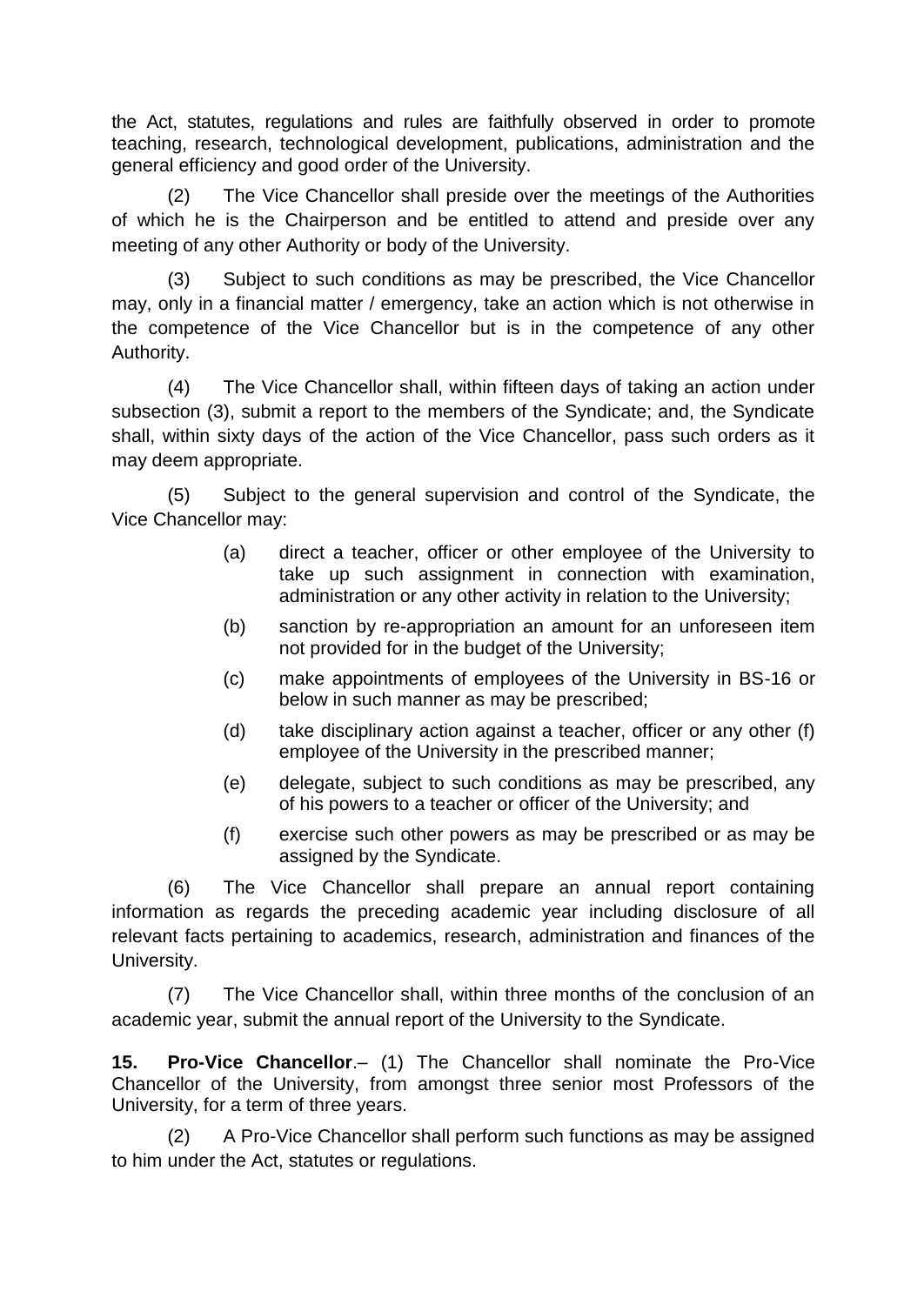(3) The Syndicate or the Vice Chancellor may assign any other functions to the Pro-Vice Chancellor in addition to his duties as Professor.

<span id="page-11-0"></span>**16. Registrar**.– (1) The Vice Chancellor shall recommend to the Government, in order of merit, a panel of three persons short-listed through a competitive process as may be prescribed by the Administrative Department, for appointment as Registrar.

(2) The Government shall appoint the Registrar for each term of three years in such manner and on such terms and conditions as may be prescribed, however, the Registrar shall work during the pleasure of the Government.

(3) The Government shall not appoint a person as Registrar unless he possesses the prescribed qualifications and experience.

- (4) The Registrar shall be a wholetime officer of the University and shall:
	- (a) be the administrative head of the secretariat of the University and be responsible for the provision of secretarial support to the Syndicate and the Vice Chancellor;
	- (b) be the custodian of the common seal and the academic records of the University;
	- (c) maintain a register of the students and graduates in the prescribed manner;
	- (d) supervise the process of election, appointment or nomination of a member to an authority or body of the University in the prescribed manner; and
	- (e) perform such other duties as may be prescribed, or as may be assigned by the Vice Chancellor or the Syndicate.

<span id="page-11-1"></span>**17. Treasurer**.– (1) The Chancellor shall, on the recommendations of the Syndicate, appoint the Treasurer on such terms and conditions as may be prescribed and until so prescribed as the Chancellor may determine.

(2) A person shall not be appointed as Treasurer unless he possesses the prescribed qualifications and experience.

- (3) The Treasurer shall be a wholetime officer of the University and shall:
	- (a) manage the assets, liabilities, receipts, expenditures, funds and investments of the University;
	- (b) prepare the annual and revised budget estimates of the University and present the estimates to the Syndicate;
	- (c) ensure that the funds of the University are spent according to the budget or any other special arrangement;
	- (d) ensure that the accounts of the University are audited annually and are available for submission to the Syndicate within six months of the end of a financial year; and
	- (e) perform such other functions as are prescribed or as may be assigned to him by the Vice Chancellor or the Syndicate.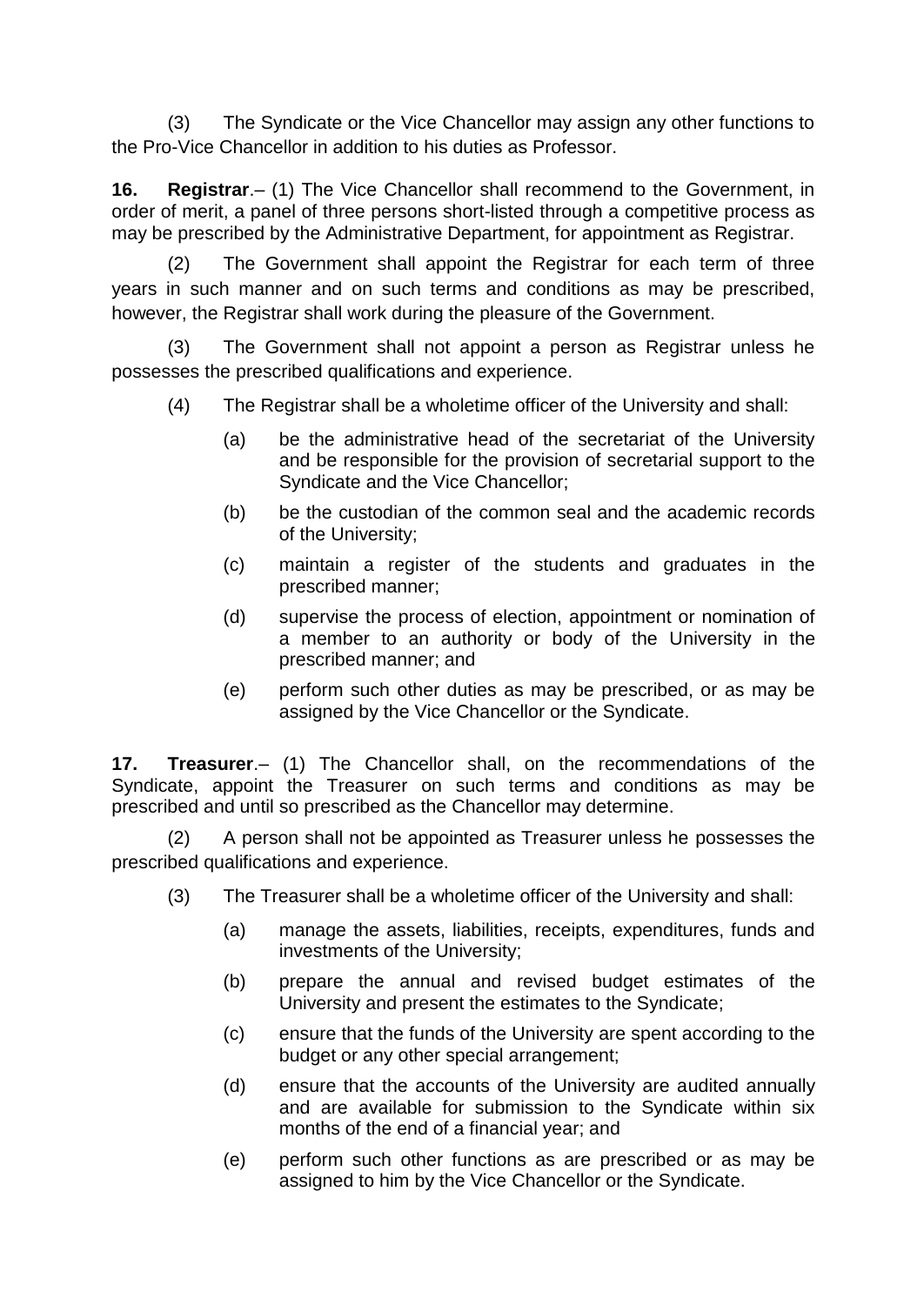(4) The Treasurer shall hold office for each term of three years.

<span id="page-12-0"></span>**18. Controller of Examinations**.– (1) The Chancellor shall, on the recommendations of the Syndicate, appoint the Controller of Examinations on such terms and conditions as may be prescribed and until so prescribed as the Chancellor may determine.

(2) A person shall not be appointed as Controller of Examinations unless he possesses the prescribed qualifications and experience.

(3) The Controller of Examinations shall be a wholetime officer of the University and shall be responsible for all matters connected with the conduct of examinations and shall perform such other duties as may be prescribed or assigned by the Vice Chancellor or the Syndicate.

(4) The Controller of Examinations shall hold office for each term of three years.

<span id="page-12-1"></span>**19. Resident Auditor**.– (1) The Syndicate shall appoint, on deputation, a Resident Auditor of the University from amongst the panel recommended by the Government.

(2) The University shall request the Government to send a panel of three Government officers qualified to be appointed as the Resident Auditor of the University.

(3) The Resident Auditor shall hold office for each term of three years.

(4) The Resident Auditor shall perform such functions as are prescribed or as the Syndicate may assign.

<span id="page-12-2"></span>**20. Other appointments**.– The University may appoint such persons in its service as may be necessary in such manner and on such terms and conditions as may be prescribed.

# **CHAPTER IV AUTHORITIES OF THE UNIVERSITY**

<span id="page-12-4"></span><span id="page-12-3"></span>**21. Authorities of the University**.– (1) The following shall be the Authorities of the University:

- (a) Syndicate;
- (b) Academic Council;
- (c) Boards of Faculties;
- (d) Board of Advanced Studies and Research;
- (e) Boards of Studies
- (f) Selection Board;
- (g) Finance Committee;
- (h) Planning and Development Committee; and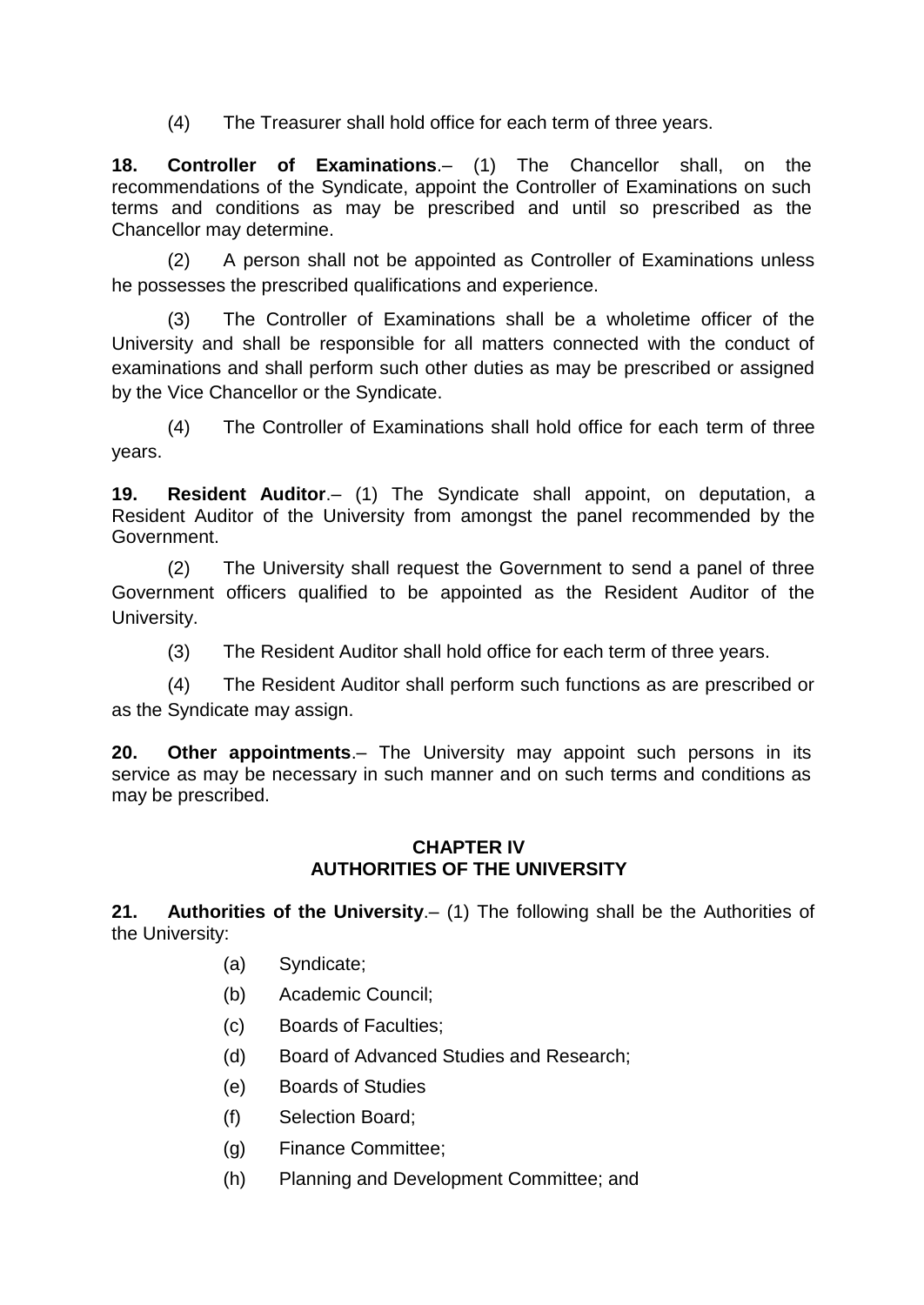(i) such other Authorities as may be prescribed under the statutes.

(2) The Syndicate may constitute committees consisting of the members of the Syndicate or it may create committees consisting of members of the Syndicate or teachers or officers of the University or a combination of all or any of such persons.

<span id="page-13-0"></span>**22. Syndicate**.– (1) The Syndicate shall consist of:

- (a) Pro Chancellor who shall be its Chairperson;
- (b) Vice Chancellor;
- (c) Pro-Vice Chancellor;
- (d) Secretary to the Government, Higher Education Department or his nominee not below the rank of Additional Secretary;
- (e) Secretary to the Government, Finance Department or his nominee not below the rank of Additional Secretary;
- (f) Secretary to the Government, Law and Parliamentary Affairs Department or a nominee not below the rank of Additional Secretary;
- (g) Chairperson of the Commission or his nominee not below the rank of a whole-time Member of the Commission;
- (h) Chairperson of the Punjab Higher Education Commission or his nominee not below the rank of a whole-time member of the Commission;
- (i) Three members of Provincial Assembly of the Punjab, including at least one female member of the Assembly to be nominated by the Speaker of the Provincial Assembly of Punjab;
- (j) one Vice Chancellor of any University in the public sector in the Punjab to be nominated by the Chancellor;
- (k) two Deans to be nominated by the Chancellor;
- (l) one Principal or Director of a constituent college or a constituent institute to be nominated by the Administrative Department;
- (m) one Principal of an affiliated college or institute to be nominated by the Administrative Department; and
- (n) five persons of eminence from the private sector, including at least two women to be nominated by the Chancellor.
- (2) The Registrar will be the Secretary of the Syndicate.

(3) The Pro-Chancellor may nominate a member of the Syndicate to preside over a meeting of the Syndicate in the absence of the Pro-Chancellor.

(4) The members of the Syndicate, other than ex-officio members, shall be appointed for three years but they shall serve during the pleasure of the Chancellor.

(5) The quorum for a meeting of the Syndicate shall be one half of the total number of members, a fraction being counted as one.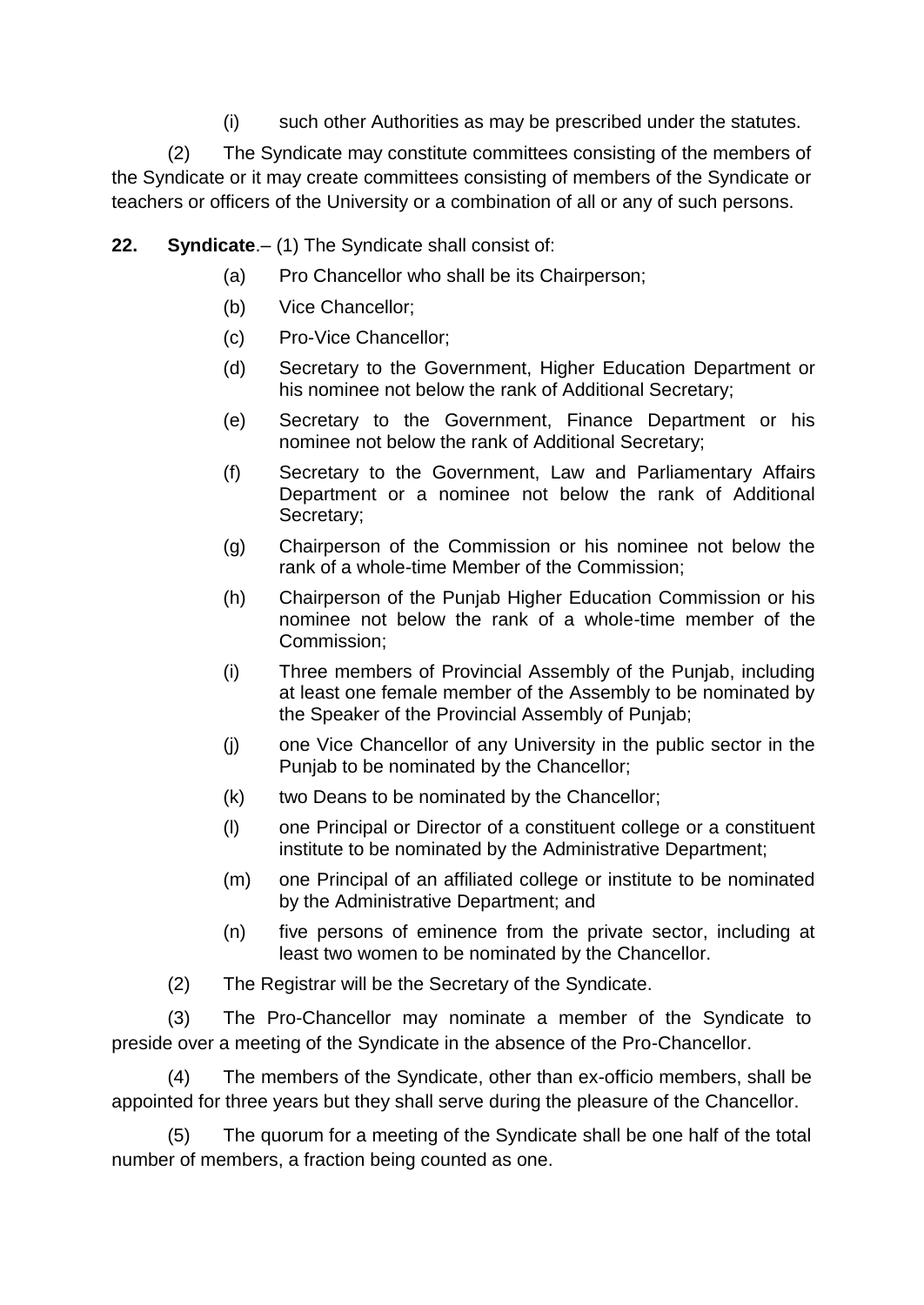(6) A meeting of the Syndicate shall be held in such manner as may be prescribed and until so prescribed as the Chairperson determines.

(7) The Syndicate shall take decision by majority of the votes of members present and voting and the Registrar shall clearly reflect in the minutes of the meeting the dissent, if any, along with the reasons of such dissent.

<span id="page-14-0"></span>**23. Powers and duties of the Syndicate**.– (1) The Syndicate shall be the executive body of the University and shall, subject to the provisions of the Act and the statutes, take effective measures to raise the standard of teaching, research, technological development, publication and other academic pursuits and exercise general supervision over the affairs of the University and management of the property of the University.

(2) Without prejudice to the generality of the foregoing powers and subject to the provisions of the Act, the Syndicate may:

- (a) hold, control and administer the property and funds of the University;
- (b) govern and regulate, with due regard to the advice of the Finance and Planning Committee, the finances, accounts and investments of the University and for that purpose, to appoint such agents as it may deem fit; consider and approve the annual report, the annual and revised budget estimates and to reappropriate funds from one major head of expenditure to another;
- (c) transfer and accept transfer of movable or immovable property on behalf of the University;
- (d) enter into, vary, carry out or cancel contracts on behalf of the University;
- (e) cause proper books of account to be kept for all sums of money received and expended by the University and for the assets and liabilities of the University;
- (f) invest any money belonging to the University including any unapplied income in any of the securities described in section 20 of the Trusts Act 1882 *(II of 1882),* or in the purchase of immovable property or in such other manner, as it may determine, with the like power of varying such investments;
- (g) receive and manage any property transferred, grants, bequests, trusts, gifts, donations, endowments and other contributions made to the University;
- (h) determine the form, custody and regulation of the use of the common seal of the University;
- (i) provide buildings, libraries, premises, furniture, apparatus, equipment and other means required for carrying out the work of the University;
- (j) establish and maintain halls of residence and hostels or approve or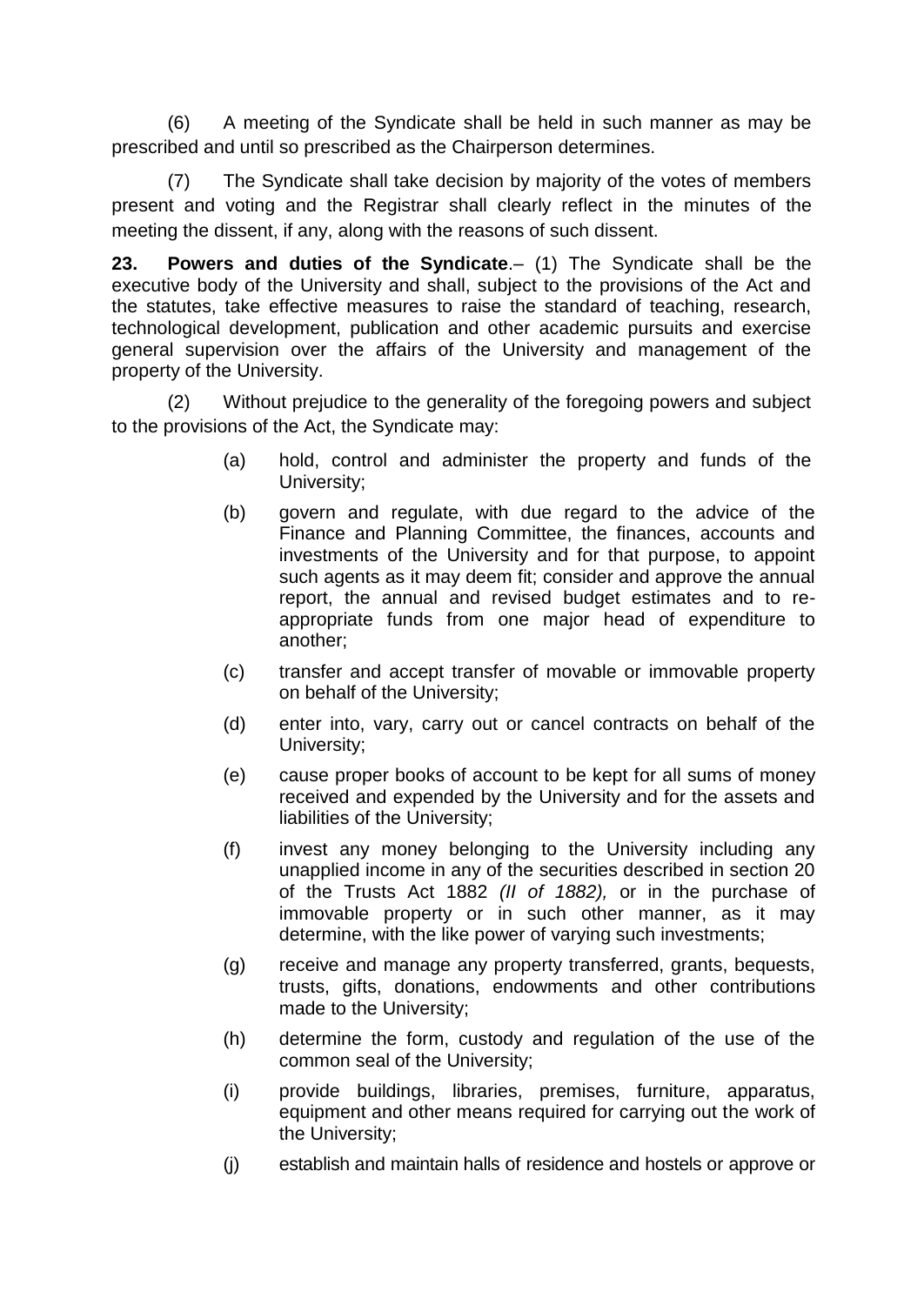license hostels or lodgings for the residence of students;

- (k) affiliate or de-affiliate colleges and institutes;
- (l) admit educational institutions to the privileges of the University and withdraw such privileges;
- (m) arrange for the inspection of the academic departments;
- (n) institute posts of Professors, Associate Professors, Assistant Professors, Lecturers and other posts, and suspend or abolish such posts;
- (o) create, suspend or abolish such administrative, technical, research, extension or other posts as may be necessary;
- (p) appoint University teachers and other officers on the recommendation of the Selection Board for teaching and other managerial posts;
- (q) confer, with prior approval of the Chancellor, an honorary degree on a person of eminence;
- (r) prescribe the duties of the officers, teachers and other employees of the University and of those working in the University on deputation or on contract;
- (s) appoint members to the various Authorities, committees and bodies in the prescribed manner;
- (t) remove any person from the membership of any Authority if such person has accepted any assignment which involves absence from the University for a continuous period of six months or more;
- (u) regulate, determine and administer, all other matters concerning the University and to this end exercise all necessary powers not specifically mentioned in the Act and statutes but not inconsistent with the provisions of the Act or the statutes;
- (v) appoint Professor Emeritus on such terms and conditions as may be prescribed;
- (w) suspend, punish and remove from service in the prescribed manner officers, teachers and employees whom it is empowered to appoint;
- (x) consider and approve regulations recommended by the Academic Council;
- (y) approve statutes and recommend those drafts of the statutes, for approval of the Chancellor, which pertain to terms and conditions of service of the University employees;
- (z) delegate any of its powers to an Authority or officer or a committee or sub-committee; and
- (aa) perform such other functions as may be assigned to it under the Act and the statutes.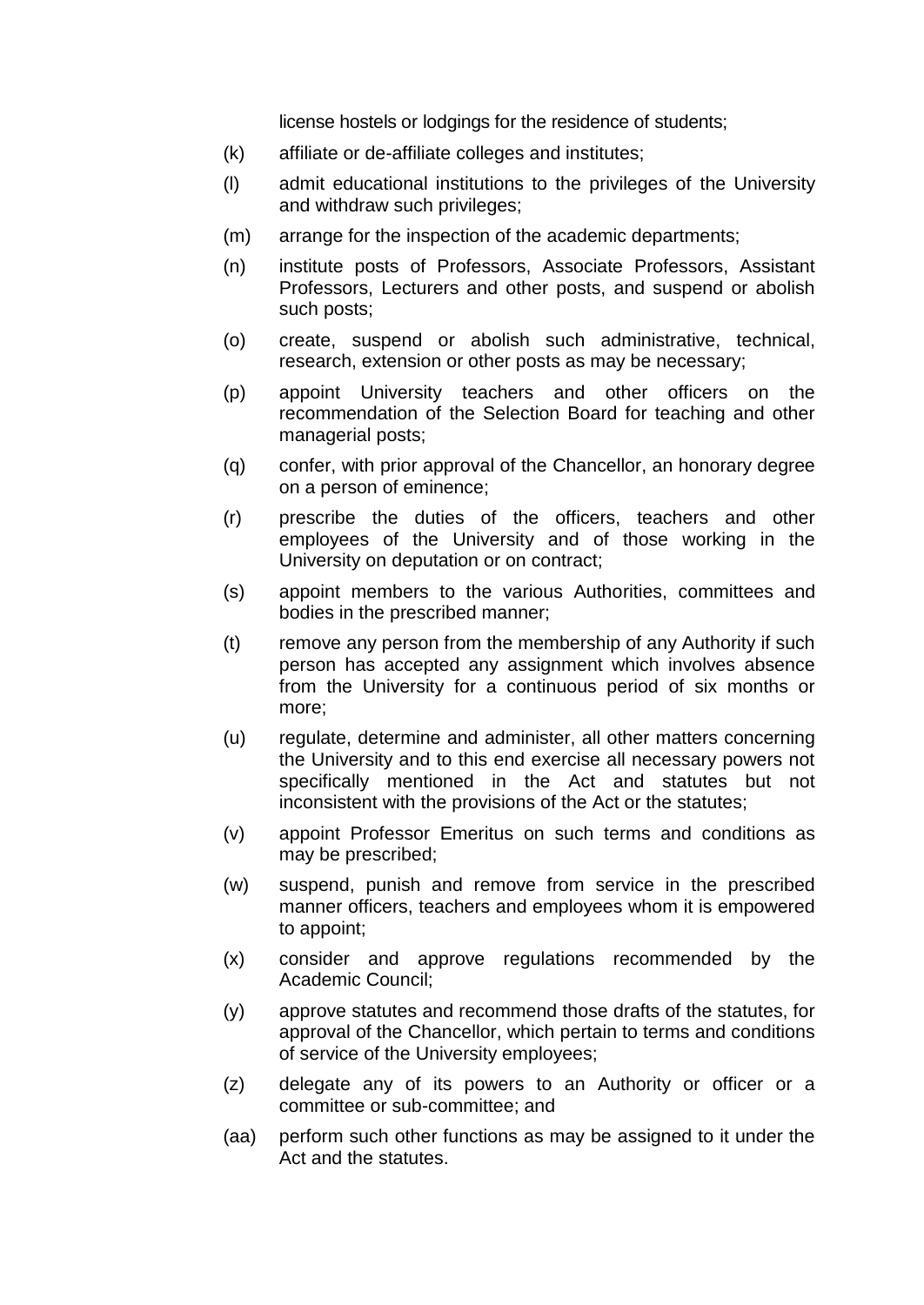(3) The Syndicate may delegate any of its functions to an Authority or officer or a committee or sub-committee except the following functions:

- (a) approval of statutes or recommendation of the drafts of the statutes to the Chancellor;
- (b) approval of regulations;
- (c) approval of annual budget of the University, annual report, the annual and revised budget estimates and re-appropriation of funds from one major head of expenditure to another;
- (d) approval of investment or purchase of immovable property by the University; and
- (e) transfer of immovable property of the University.
- <span id="page-16-0"></span>**24. Academic Council**.– (1) The Academic Council shall consist of:
	- (a) Vice Chancellor (Chairperson);
	- (b) Pro-Vice Chancellor;
	- (c) Principals or Directors of constituent colleges or institutes
	- (d) Deans;
	- (e) Director, Board of Advanced Studies and Research;
	- (f) two senior most Professors, other than *ex-officio* members, from each academic department;
	- (g) all Professors Emeritus;
	- (h) Chairpersons of the academic departments;
	- (i) four University teachers, other than Professors, two from each category of Associate professors and Assistant Professors, to be appointed by the Syndicate;
	- (j) three persons eminent in sciences, social sciences and Arts, of whom one shall be from each category and shall include at least one woman from any of the categories, to be nominated by the Chancellor in consultation with the Vice-Chancellor;
	- (k) Secretary to Government, Higher Education Department or his nominee not below the rank of Deputy Secretary;
	- (l) Director Public Instructions (Colleges) of the Government;
	- (m) Librarian of the University;
	- (n) Controller of Examinations;
	- (o) five experts in the field of education, including at least two women, to be nominated by the Chancellor; and
	- (p) Registrar (Member/Secretary).

(2) A Member of the Academic Council appointed by nomination shall hold office for three years; and, if the office of any such member becomes vacant before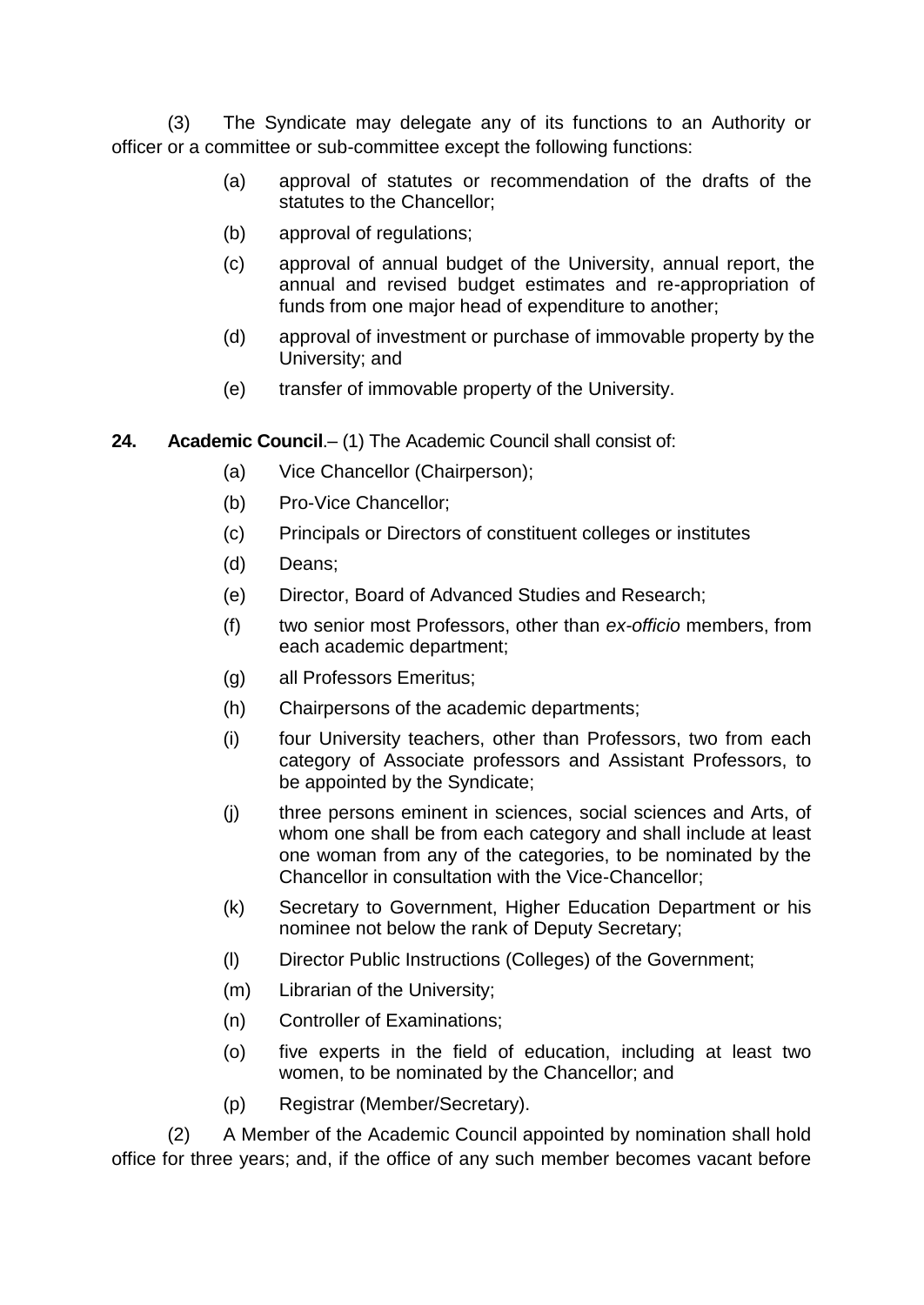the expiry of the term, the vacancy shall be filled for the remaining period in the prescribed manner.

(3) The quorum for a meeting of the Academic Council shall be one-third of the total number of members, a fraction being counted as one.

<span id="page-17-0"></span>**25. Powers and duties of the Academic Council**.– (1) The Academic Council shall be the academic body of the University and may lay down proper standards of instruction, research, publication and examination and regulate and promote the academic life of the University and its constituent and affiliated colleges/institutes.

(2) In particular and without prejudice to the generality of the foregoing provision, the Academic Council may:

- (a) advise the Syndicate on academic matters;
- (b) regulate teaching, research and examinations;
- (c) regulate the admission of students to the courses of studies and examinations of the University and affiliated colleges;
- (d) regulate the award of studentships, scholarships, medals and prizes;
- (e) regulate the conduct and discipline of students of the University and affiliated colleges;
- (f) propose to the Syndicate schemes for the constitution and organization of faculties, institutes and other academic bodies;
- (g) propose regulations on the recommendations of the Boards of Faculties and the Boards of Studies for consideration and approval of the Syndicate;
- (h) propose for each academic year, on the recommendations of the Boards of Studies, regulations prescribing the courses of studies, the syllabi and the outlines of tests for all examinations; provided that, if the recommendations of a Board of Faculties or the Board of Studies are not received by the prescribed date, the Academic Council may, subject to the approval of the Syndicate, permit such regulations to continue for the following years;
- (i) recognize the examinations of other Universities or examining bodies as equivalent to the corresponding examinations of the University;
- (j) appoint members to the Authorities in accordance with the provisions of the Act; and
- (k) perform such other functions as may be prescribed by the statutes or assigned by the Syndicate.

<span id="page-17-1"></span>**26. Board of Faculty**.– (1) There shall be a Board of Faculty for each Faculty which shall consist of:

(a) Dean of the Faculty (Chairperson);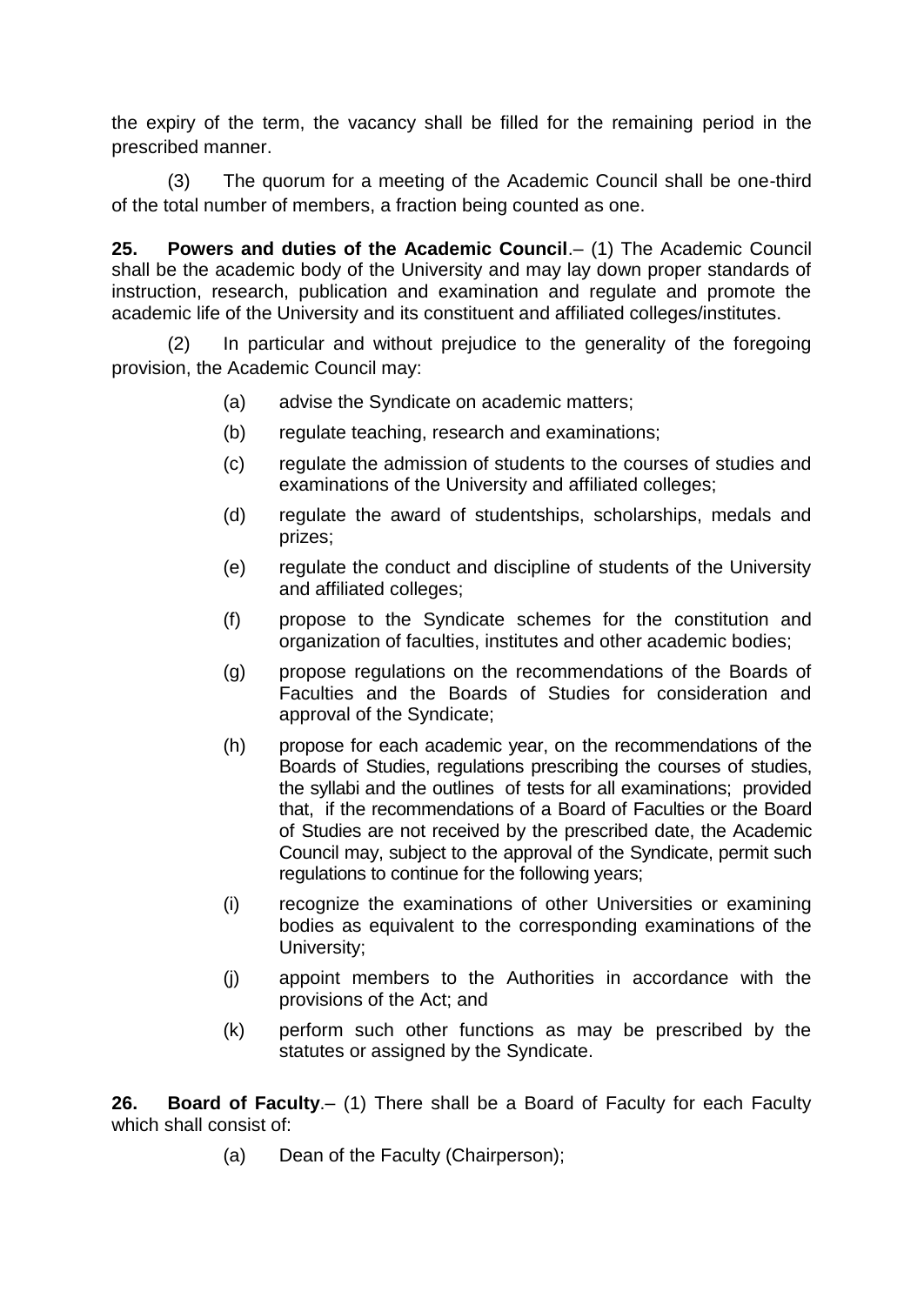- (b) Professors and the Chairpersons in the Faculty;
- (c) two members to be nominated by the Academic Council on the basis of their specialized knowledge of the subjects which, though not assigned to the Faculty, have in the opinion of the Academic Council, important bearing on the subjects assigned to the Faculty;
- (d) two experts, including at least one woman, in the field from outside the University to be appointed by the Syndicate; and
- (e) one member from amongst the officers of the University to be nominated by the Vice Chancellor on recommendations of the Principal of the constituent college or Director of a constituent institute.

(2) The members other than ex-officio members of a Board of Faculty shall hold office for a period of three years.

(3) The quorum for a meeting of a Board of Faculty shall be one half of the total number of members, a fraction being counted as one.

(4) A Board of Faculty, subject to the general control of the Syndicate and Academic Council, may:

- (a) co-ordinate the teaching and research work in the subjects assigned to the Faculty;
- (b) scrutinize the recommendations of a Board of Studies comprising a Faculty with regard to the appointment of paper setters and examiners for graduate and postgraduate examinations and to forward the panels of suitable paper setters and examiners for each examination to the Vice Chancellor;
- (c) consider any other academic matter relating to the Faculty and submit its report to the Academic Council;
- (d) prepare a comprehensive annual report regarding the performance of each department in the Faculty for presentation to the Academic Council; and
- (e) perform such other functions as may be prescribed by the statutes.

<span id="page-18-0"></span>**27. Board of Advanced Studies and Research**.– (1) The Board of Advanced Studies and Research shall consist of:

- (a) Vice Chancellor (Chairperson);
- (b) All Principals and Directors of constituent colleges and institutes;
- (c) all the Deans;
- (d) Controller of Examinations;
- (e) one University Professor from each Faculty to be nominated by the Syndicate;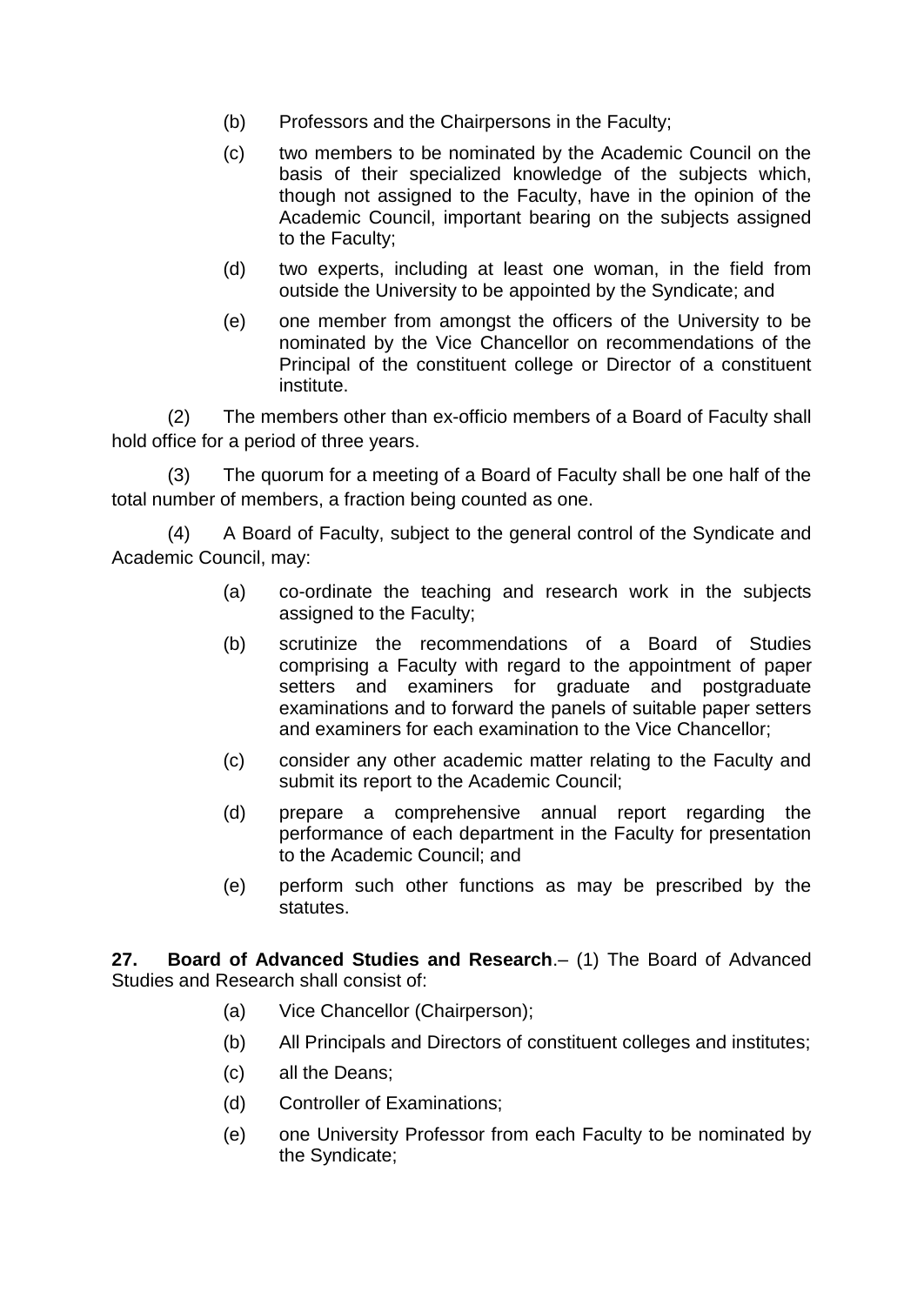- (f) one member from amongst the officers of the University to be nominated by the Vice Chancellor;
- (g) three members from the relevant field, research organizations and Government, including at least one woman from any of the categories, to be nominated by the Syndicate; and
- (h) Registrar (Secretary).

(2) The term of office of the members of the Board of Advanced Studies and Research, other than ex-officio members, shall be three years.

(3) The quorum for a meeting of the Board of Advanced Studies and Research shall be one half of the total number of members, a fraction being counted as one.

<span id="page-19-0"></span>**28. Functions of the Board of Advanced Studies and Research**.– The Board of Advanced Studies and Research shall:

- (a) advise an Authority on all matters connected with the promotion of advanced studies and research publication in the University;
- (b) consider and report to an Authority with regard to a research degree of the University;
- (c) propose regulations regarding the award of a research degree;
- (d) appoint supervisors for a postgraduate research student and to approve title and synopsis of a thesis or dissertation;
- (e) recommend panels of names of examiners for evaluation of a research examination; and
- (f) perform such other functions as may be prescribed by the statutes.

<span id="page-19-1"></span>**29. Boards of Studies**.– (1) There shall be a separate Board of Studies for each subject or group of subjects as may be prescribed by regulations.

- (2) A Board of Studies shall consist of:
	- (a) all the teachers of the department concerned;
	- (b) three to five experts or teachers, other than University teachers, to be appointed by the Syndicate according to the need of each Board; and
	- (c) not more than five teachers of the affiliated colleges teaching undergraduate and post-graduate courses in that subject to be nominated by the Academic Council.

(3) The term of office of members of a Board of Studies other than exofficio members shall be three years.

(4) The quorum for meeting of the Board of Studies shall be one-half the number of members, a fraction being counted as one.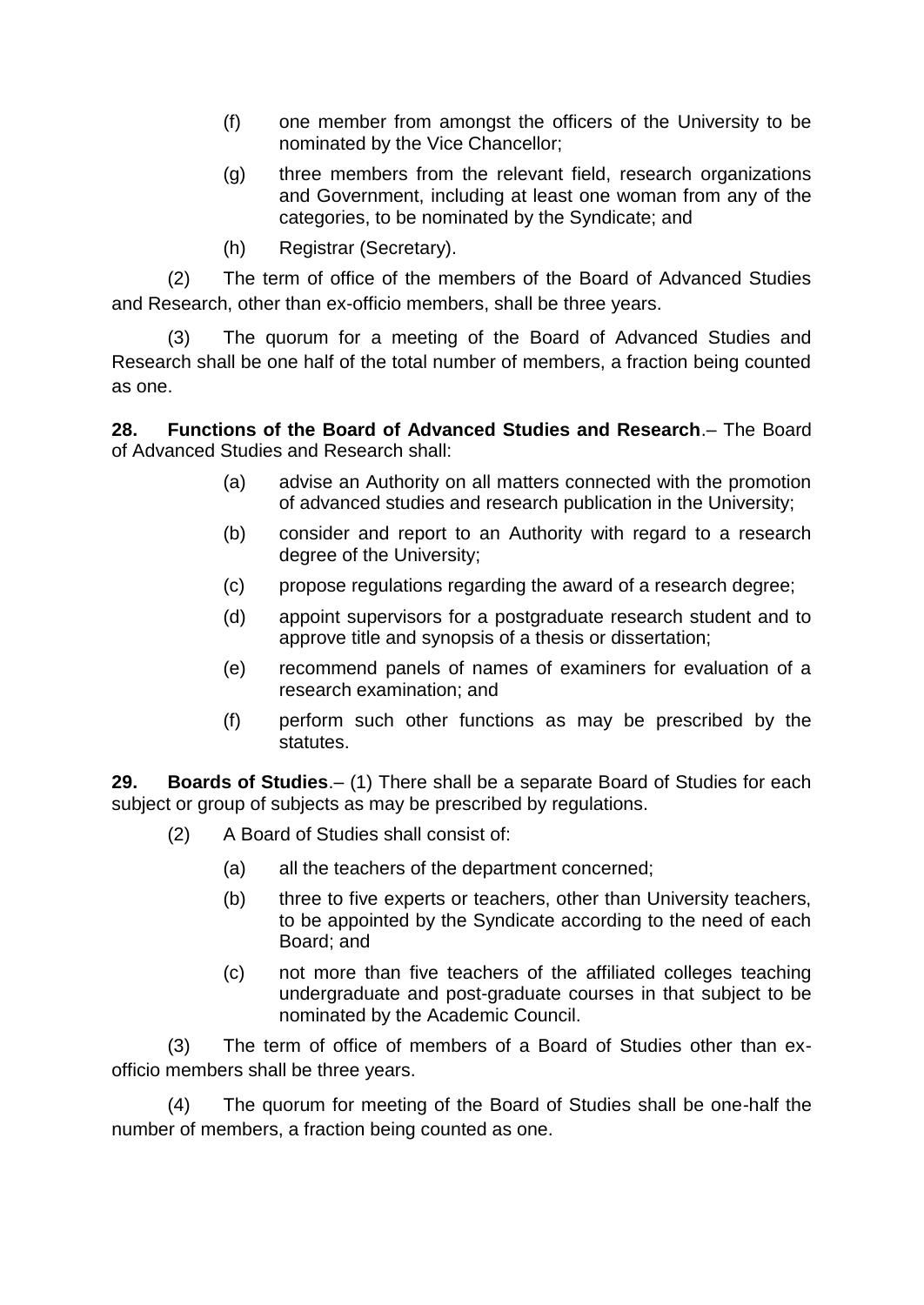(5) The Chairperson of the concerned University Teaching Department shall be the Chairperson and Convener of the Board of Studies.

<span id="page-20-0"></span>**30. Functions of Boards of Studies.–** A Board of Studies shall perform the following functions:

- (a) advise the Authorities on all academic matters connected with instruction, publication, research and examination in the subject or subjects concerned;
- (b) proposing curricula and syllabi for all degree, diploma and certificate courses in the subject or subjects concerned;
- (c) suggesting a panel of names of paper setters and examiners in the subject or subjects concerned; and
- (d) undertaking such other functions as may be prescribed by Regulations.
- <span id="page-20-1"></span>**31. Selection Board**.– (1) The Selection Board shall consist of:
	- (a) Vice Chancellor (Chairperson);
	- (b) Secretary to the Government, Higher Education Department or his nominee not below the rank of Deputy Secretary;
	- (c) Principal or Director of the constituent college or institute;
	- (d) Dean of the faculty concerned;
	- (e) Chairperson concerned;
	- (f) one member of the Syndicate to be nominated by the Syndicate;
	- (g) one eminent scholar to be nominated by the Syndicate;
	- (h) two experts, including at least one woman, to be nominated by the Government; and
	- (i) Registrar (Secretary).

(2) The members, other than ex-officio members, shall hold office for a period of three years.

(3) Five members including at least one expert shall constitute the quorum for a meeting of the Selection Board.

(4) No member who is a candidate or whose family member is a candidate, for a post to which appointment is to be made, shall take part in the proceedings of the Selection Board for selection of a candidate on such post.

(5) In selection of candidates for the post of Professor or Associate Professor, the Selection Board shall co-opt or consult three experts in the subject and in selecting candidates for any other teaching post, two experts in the subject, to be nominated by the Vice Chancellor from a standing list of experts for each subject approved by the Syndicate.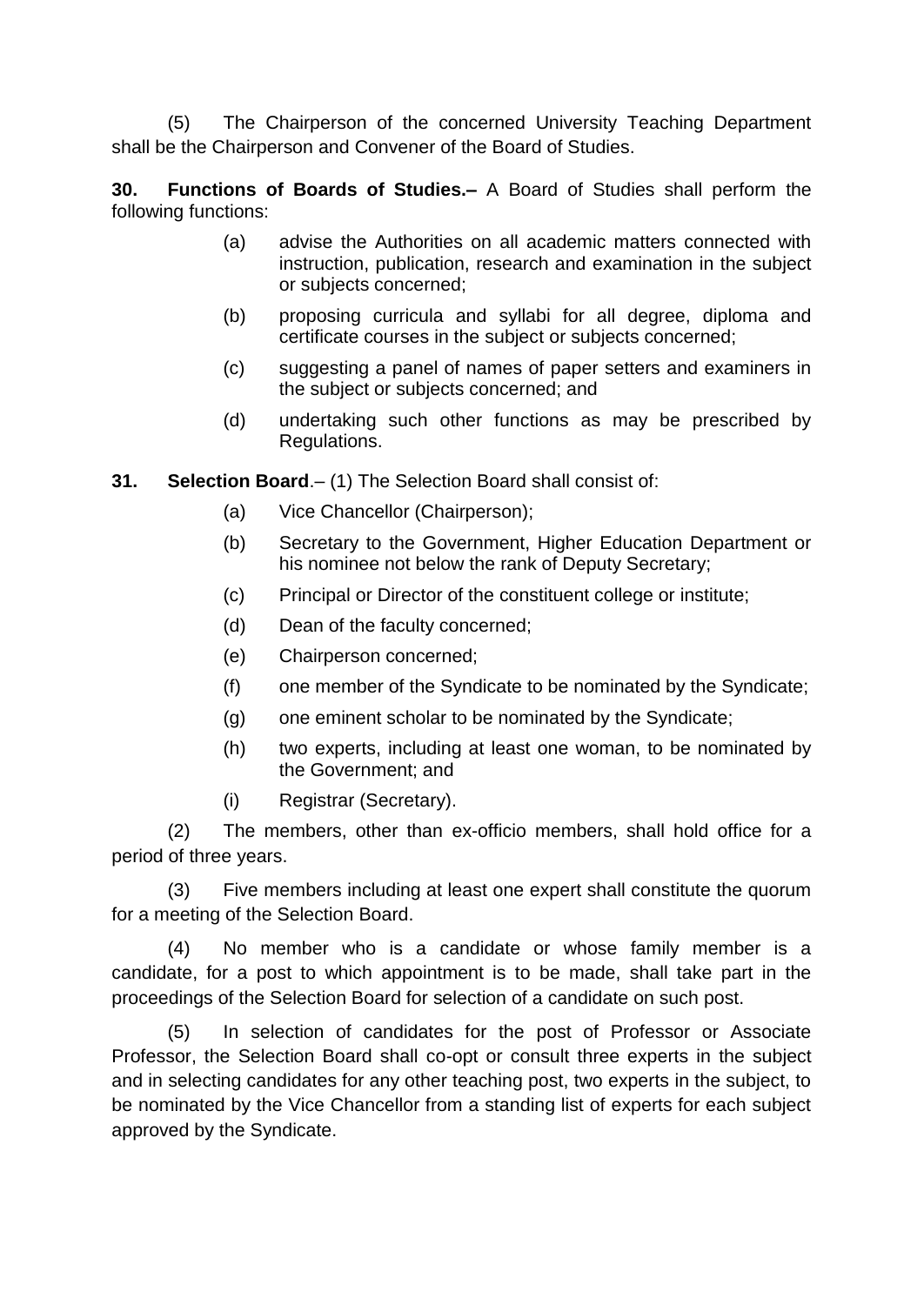(6) The Syndicate may approve or revise the standing list of experts of a subject on recommendations of the Selection Board.

<span id="page-21-0"></span>**32. Functions of the Selection Board**.– The Selection Board shall:

- (a) consider the applications and recommend to the Syndicate, the names of suitable candidates for appointment to teaching and other posts and recommend suitable salary for the selected candidate; and
- (b) consider all cases of promotion of officers of the University and recommend the names of suitable candidates for such promotion to the Syndicate.

<span id="page-21-1"></span>**33. Finance and Planning Committee**.– (1) The Finance and Planning Committee shall consist of:

- (a) Vice Chancellor (Chairperson);
- (b) All Principals or Directors of constituent colleges or institutes;
- (c) all the Deans;
- (d) one member of the Syndicate to be nominated by the Syndicate;
- (e) one member of the Academic Council to be nominated by the Academic Council;
- (f) one representative each from Higher Education Department and Finance Department of the Government not below the rank of a Deputy Secretary;
- (g) Director Planning or any other nominee of the Commission;
- (h) one nominee of Punjab Higher Education Commission who deals with Finance and Planning;
- (i) Registrar; and
- (j) Treasurer (Secretary).
- (2) The term of office of the nominated members shall be three years.

(3) Six members of the Finance and Planning Committee shall constitute the quorum for a meeting of the Finance and Planning Committee.

<span id="page-21-2"></span>**34. Functions of the Finance and Planning Committee**.– The Finance and Planning Committee shall:

- (a) prepare the annual statement of accounts and propose annual budget estimates and make recommendations to the Syndicate;
- (b) review periodically the financial position of the University;
- (c) advise the Syndicate on all matters relating to finance, investments and accounts of the University; and
- (d) perform such other functions as may be prescribed by the statutes.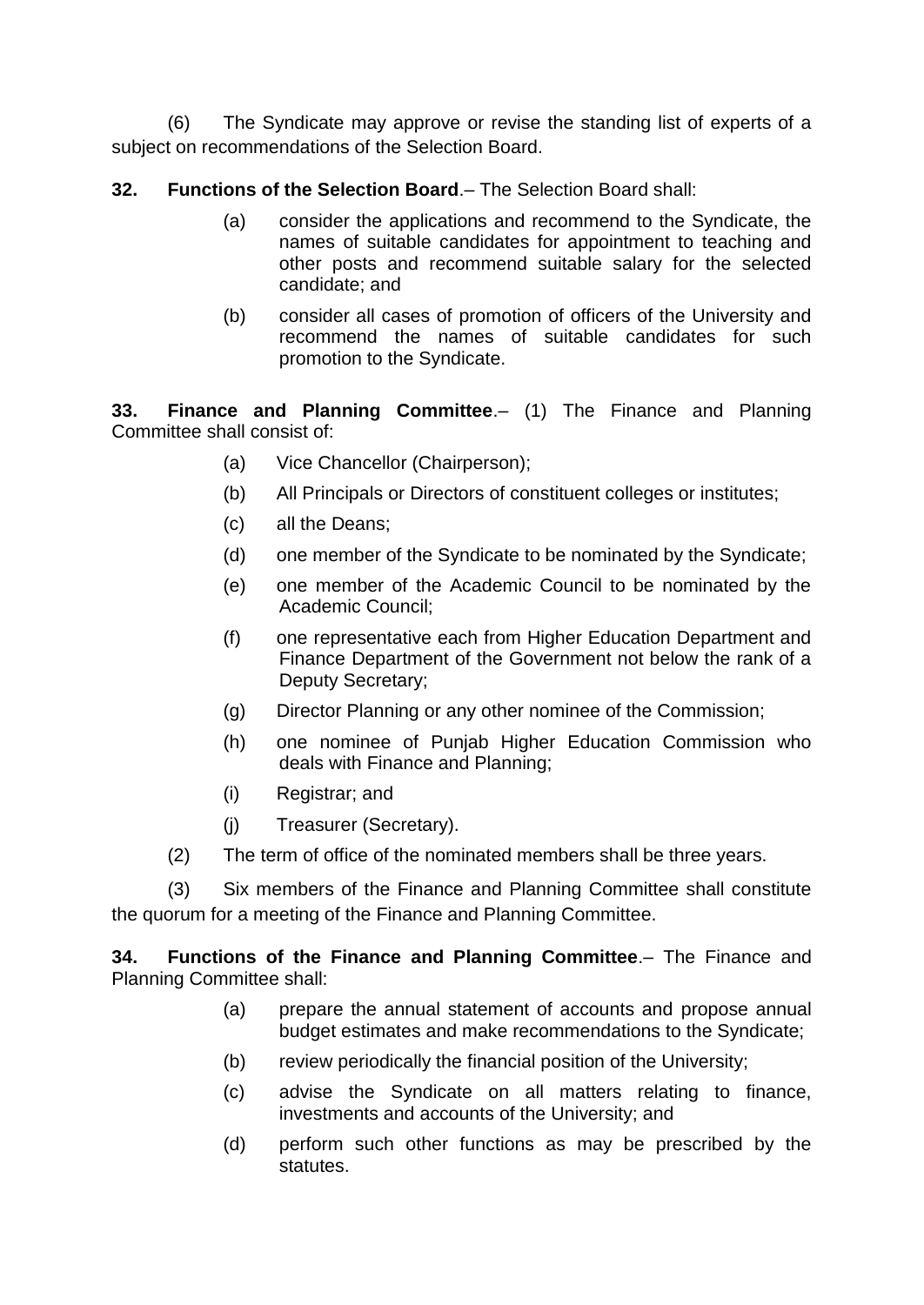<span id="page-22-0"></span>**35. Appointment of Committees by Authorities**.– Any Authority may constitute such standing, special or advisory committees as it may deem fit, and may also appoint on such committees such persons as are not its members.

### **CHAPTER V STATUTES, REGULATIONS AND RULES**

<span id="page-22-2"></span><span id="page-22-1"></span>**36. Statutes**.– (1) Subject to the provisions of the Act, the Syndicate may make statutes or recommend statutes relating to the matters specified in clauses(a) and (b) of subsection (2) to the Chancellor.

(2) The statutes may be made to provide for and regulate all or any of the following matters:

- (a) scales of pay, method of recruitment and other terms and conditions of service of officers, teachers and other employees of the University and the constitution of their pension, insurance, gratuity, provident fund and benevolent fund;
- (b) conduct and discipline of the officers, teachers and other employees of the University;
- (c) constitution, powers and duties of the Authorities and conduct of elections to such Authorities and related matters;
- (d) affiliation and de-affiliation of colleges and institutes and related matters;
- (e) admission of educational institutions to the privileges of the University and the withdrawal of such privileges;
- (f) establishment of institutes, colleges, faculties, departments and academic divisions;
- (g) powers and duties of officers, teachers and employees of the University;
- (h) conditions for appointment of Professors Emeritus;
- (i) conditions on which the University may enter into arrangements with public bodies or other organizations for purposes of research and advisory services;
- (j) general scheme of studies including the duration of courses, the system of examinations and the number of subjects and papers for examinations;
- (k) award of honorary degrees;
- (l) maintenance of register of students and registered graduates; and
- (m) all other matters which are to be prescribed or regulated by the statutes.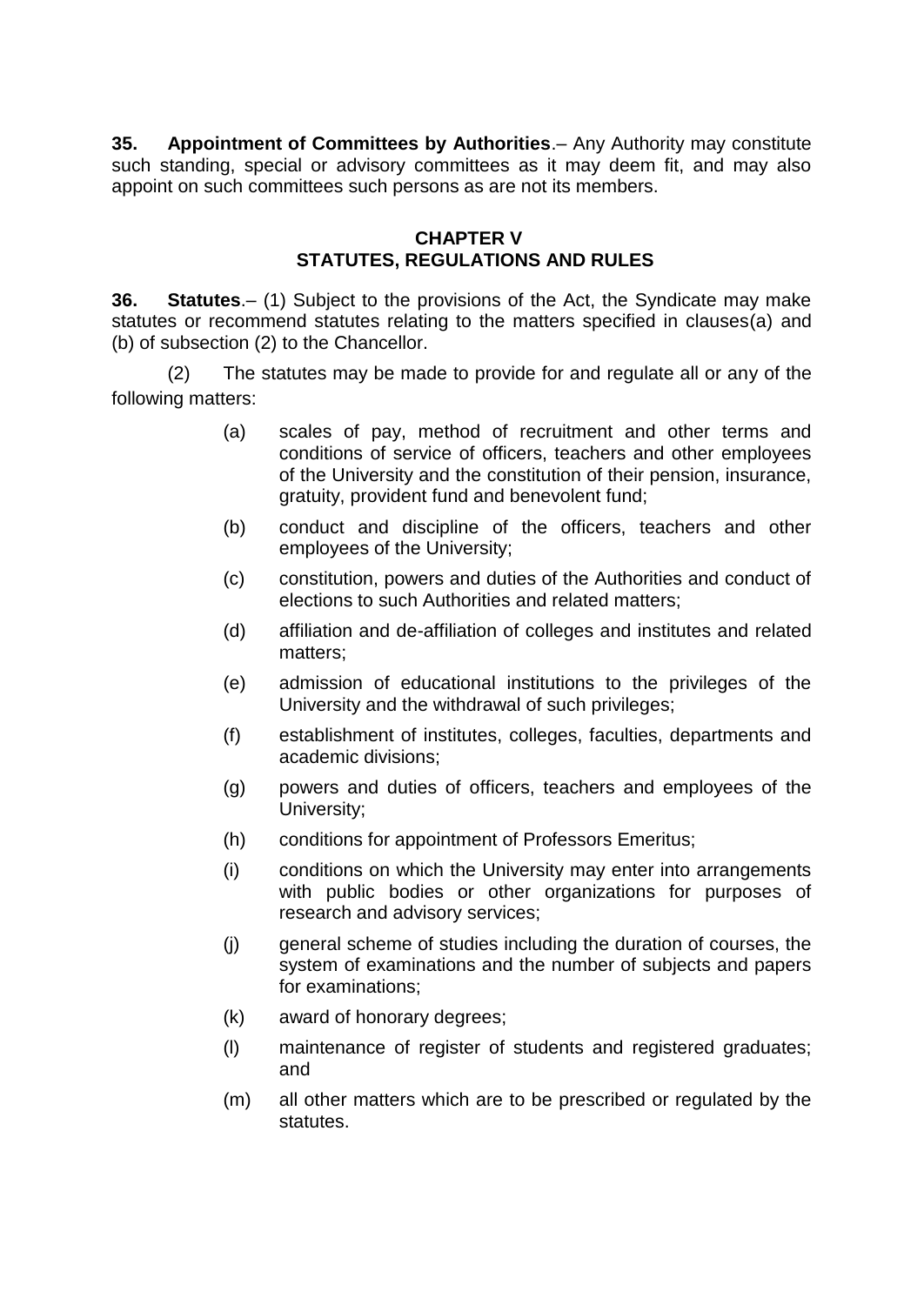(3) The Syndicate shall recommend statutes under clauses (a) and (b) of subsection (2) to the Chancellor who may approve it with or without any modification or may refer it back to the Syndicate for reconsideration or may reject the statutes.

<span id="page-23-0"></span>**37. Regulations**.– (1) Subject to the provisions of the Act and the statutes, regulations may be framed for any of the following matters:

- (a) courses of study for degrees, diplomas and certificates of the University;
- (b) manner in which the recognized teaching is conducted in the University and constituent and affiliated colleges;
- (c) admission of students to the University and conditions under which they admitted or allowed to take courses and examinations of the University and become eligible for the award of degrees, diplomas and certificates;
- (d) conduct of examinations;
- (e) fees and other charges to be paid by the students for admission to the courses of study and the examinations of the University;
- (f) conduct and discipline of students of the University;
- (g) conditions of residence of the students of the University including the levying of fees for residence in halls of residence and hostels;
- (h) approval and licensing of hostels and lodgings;
- (i) conditions under which a person should conduct research to entitle him to a degree;
- (j) institution of fellowships, scholarships, exhibitions, medals and prizes;
- (k) institution of stipends and free and half-free studentship;
- (l) academic costumes;
- (m) use of the library; and
- (n) establishment of academic departments.

(2) The Academic Council shall prepare and submit the regulations to the Syndicate and the Syndicate may approve them with or without modifications or refer them back to the Academic Council for reconsideration or reject them.

<span id="page-23-1"></span>**38. Rules**.– (1) An Authority or a body of the University may make rules consistent with the Act, statutes and regulations, to regulate the conduct of its business.

<span id="page-23-2"></span>(2) The Syndicate may direct any Authority or body of the University to amend or repeal any rules made by the Authority or body.

# **CHAPTER VI FINANCES**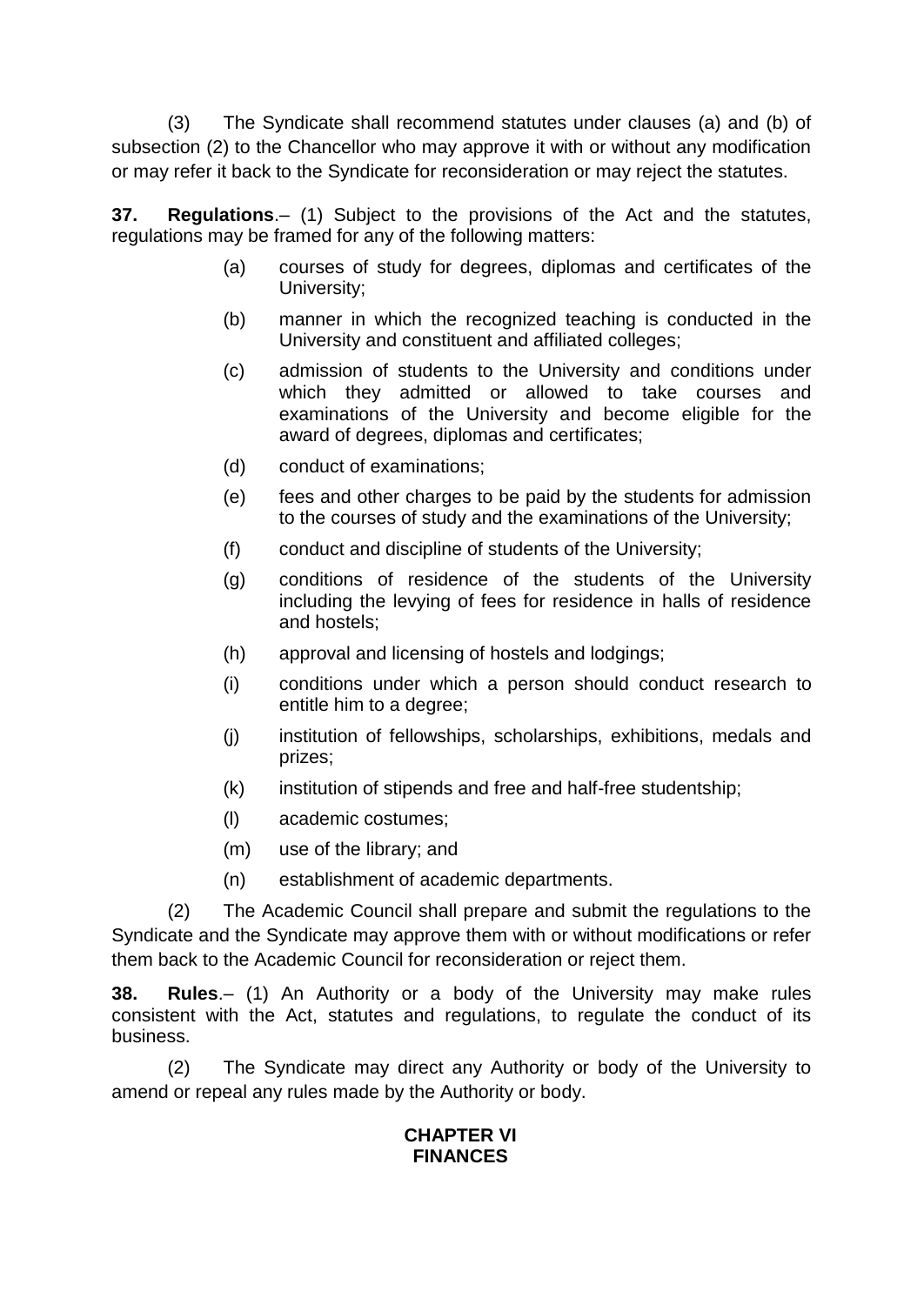<span id="page-24-0"></span>**39. University Fund**.–(1) There shall be a Fund to be known as the University of Chakwal Fund to which shall be credited all sums received by the University.

(2) The University may accept donations in the shape of moneys, land, vehicles, equipment or any other items that may facilitate the functioning of the University and all such donations shall be used, maintained and disposed of by the University in the prescribed manner.

<span id="page-24-1"></span>**40. Budget, audit and accounts**.– (1) The budget of the University shall be approved and its accounts shall be maintained and audited in such manner as may be prescribed by the Syndicate.

(2) The Syndicate may approve the budget of the University, appropriation of accounts of the University and settle an audit para relating to the audit of the University.

(3) The Syndicate may delegate the power of appropriation or reappropriation of funds to an officer of the University.

(4) The annual statement of accounts of the University signed by the Treasurer and the Resident Auditor shall be submitted to the Government within six months of the closing of the financial year.

(5) The accounts of the University together with audit objections, if any, and the observations of the Treasurer and the Resident Auditor shall, in the prescribed manner, be presented to the Syndicate along with the observations of the Finance and Planning Committee.

### **CHAPTER VII MISCELLANEOUS**

<span id="page-24-3"></span><span id="page-24-2"></span>**41. Appeal to Syndicate**.– (1) If an order is passed by an Authority, body or officer of the University, other than the Chancellor, and an appeal against the order is not provided under the statutes or the regulations, any aggrieved person may, within thirty days of the communication of the order, prefer an appeal against the order to the Syndicate.

(2) The Syndicate may constitute a committee of its members to hear and dispose of any appeal on behalf of the Syndicate.

(3) If a member of the Syndicate is the officer who passed the order or who is also member of the Authority against whose order appeal is filed before the Syndicate, such member shall not hear the appeal as member of the Syndicate or committee constituted to hear and dispose of the appeal.

<span id="page-24-4"></span>**42 Tripartite mobility**.– (1) An officer or teacher of the Government or employee of the University, on recommendations of the Syndicate, may be directed to serve in any post in the University or under the Government or in an educational or research institution.